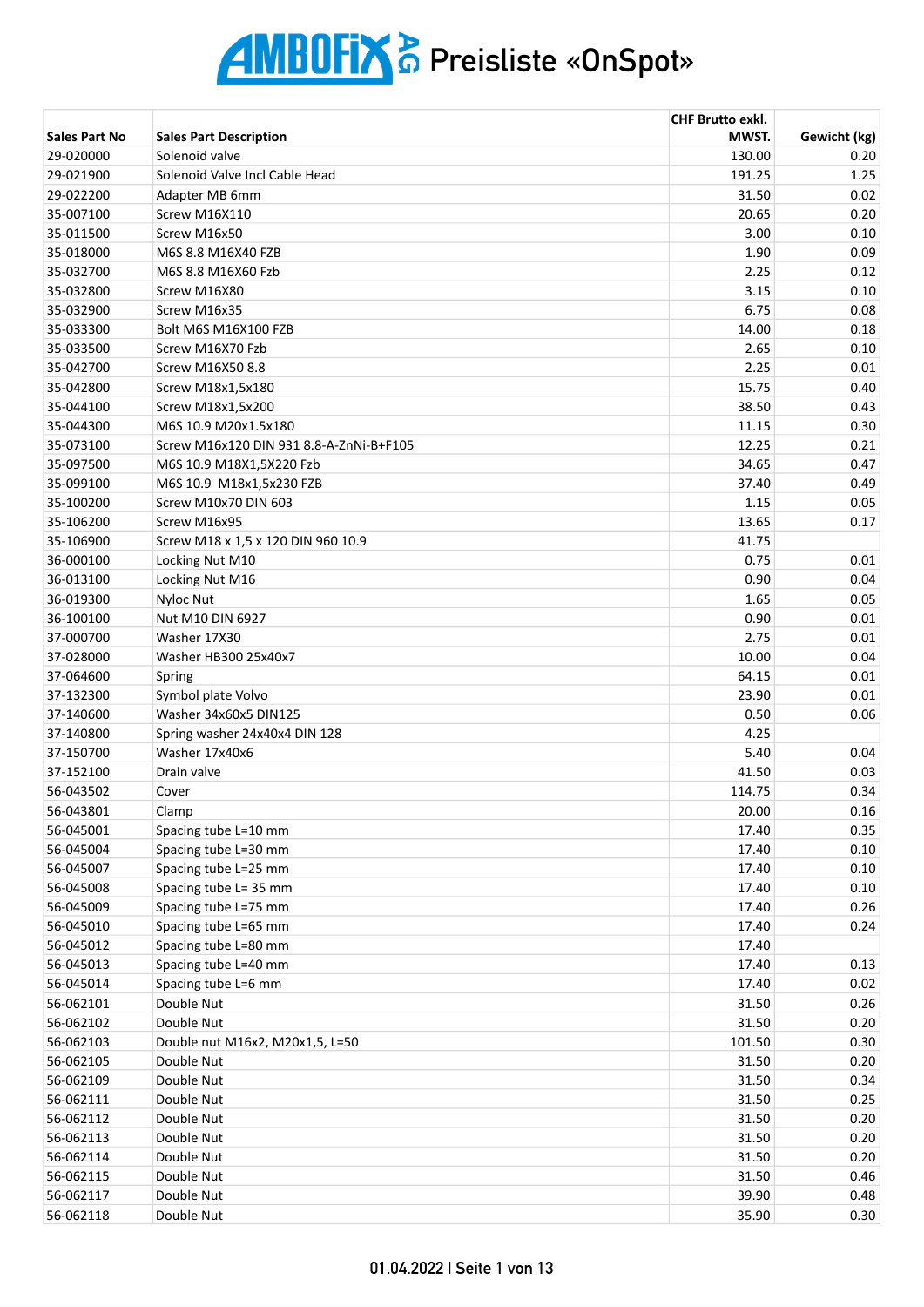|                      |                                    | <b>CHF Brutto exkl.</b> |              |
|----------------------|------------------------------------|-------------------------|--------------|
| <b>Sales Part No</b> | <b>Sales Part Description</b>      | MWST.                   | Gewicht (kg) |
| 56-062119            | Double nut M16x2, M24x2            | 52.90                   | 0.20         |
| 56-063711            | Cylinder Bracket 04 right          | 368.75                  | 5.00         |
| 56-063712            | Cylinder Bracket 04 left           | 368.75                  | 5.00         |
| 56-081901            | <b>Mounting Plate</b>              | 82.15                   | 0.00         |
| 56-081902            | <b>Mounting Plate</b>              | 44.65                   | 0.00         |
| 56-092801            | Membrane                           | 46.00                   | 0.16         |
| 56-098201            | <b>Extension Coupling</b>          | 15.90                   | 0.06         |
| 56-098203            | <b>Extension Coupling</b>          | 15.90                   | 0.28         |
| 56-099902            | Spacer                             | 17.40                   | 0.00         |
| 56-099905            | Spacer                             | 13.50                   | 0.11         |
| 56-099906            | Spacer                             | 17.40                   | 0.10         |
| 56-099915            | Spacer 10x40x26                    | 13.50                   | 0.01         |
| 56-109803            | Double Nut                         | 31.50                   | 0.30         |
| 56-109804            | Double Nut                         | 31.50                   | 0.20         |
| 56-109805            | Double Nut                         | 31.50                   | 0.30         |
| 56-109806            | Double Nut                         | 31.50                   | 0.30         |
| 56-109808            | Double Nut                         | 31.50                   | 0.16         |
| 56-109812            | Double Nut                         | 31.50                   | 0.50         |
| 56-109813            | Double Nut                         | 31.50                   | 0.10         |
| 56-109814            | Double Nut                         | 31.50                   | 0.50         |
| 56-109818            | Double nut M16x2, M18x1,5          | 58.40                   | 0.15         |
| 56-109819            | Double nut M16x2, M14x2, L=65      | 20.90                   | 0.26         |
| 56-123201            | Vehicle bracket right Scania 04    | 225.00                  | 7.96         |
| 56-123202            | Vehicle bracket left Scania 04     | 225.00                  | 7.96         |
| 56-134401            | Vehicle bracket 04, Scania         | 225.00                  | 7.50         |
| 56-134402            | Vehicle bracket 04, Scania         | 225.00                  | 7.50         |
| 56-134407            | Vehicle bracket 04, Scania         | 225.00                  | 6.10         |
| 56-134408            | Vehicle bracket Scania             | 225.00                  | 6.10         |
| 56-152601            | Tool                               | 59.15                   | 0.50         |
| 56-155001            | Arm Right                          | 203.75                  | 2.20         |
| 56-155002            | Arm Left**                         | 203.75                  | 2.20         |
| 56-155003            | Arm 0401 Right                     | 203.75                  | 2.00         |
| 56-155004            | Arm 0401 Left                      | 203.75                  | 2.00         |
| 56-155007            | Arm 0403 Right                     | 203.75                  | 2.10         |
| 56-155008            | Arm 0403 Left                      | 203.75                  | 2.10         |
| 56-155009            | Arm 0404 Right                     | 203.75                  | 2.00         |
| 56-155010            | Arm 0404 Left                      | 203.75                  | 2.00         |
| 56-163701            | Vehicle Bracket Iveco right        | 225.00                  | 6.72         |
| 56-163702            | Vehicle Bracket Iveco left         | 225.00                  | 6.72         |
| 56-165201            | Arm 0413 Right                     | 203.75                  | 2.10         |
| 56-165202            | Arm 0413 Left                      | 203.75                  | 2.10         |
| 56-188500            | Cylinder bracket 03, right         | 368.75                  | 2.20         |
| 56-188600            | Cylinder Bracket 03, left          | 368.75                  | 7.50         |
| 56-188700            | Arm 03 Right                       | 203.75                  | 1.50         |
| 56-188800            | Arm 03 Left                        | 203.75                  | 1.50         |
| 56-191300            | Bearing Cups. Spare Part Kit       | 108.65                  | 0.23         |
| 56-193700            | Distance plate T=10                | 11.25                   | 0.34         |
| 56-194700            | <b>Bracket</b>                     | 31.65                   | 0.10         |
| 56-195900            | Symbol lens                        | 7.90                    | 0.01         |
| 56-198200            | Distance Plate 04-Onspot           | 51.50                   | 0.20         |
| 56-200600            | Spacer                             | 6.40                    | 0.03         |
| 56-201401            | Vehicle bracket Volvo S Suspension | 225.00                  | 7.38         |
| 56-201402            | Vehicle bracket Volvo S Suspension | 225.00                  | 7.38         |
| 56-202401            | Vehicle bracket MAN M90 right      | 225.00                  | 6.82         |
| 56-202402            | Vehicle bracket MAN M90 left       | 225.00                  | 6.82         |
| 56-203000            | Arm 0422 Right                     | 203.75                  | 2.20         |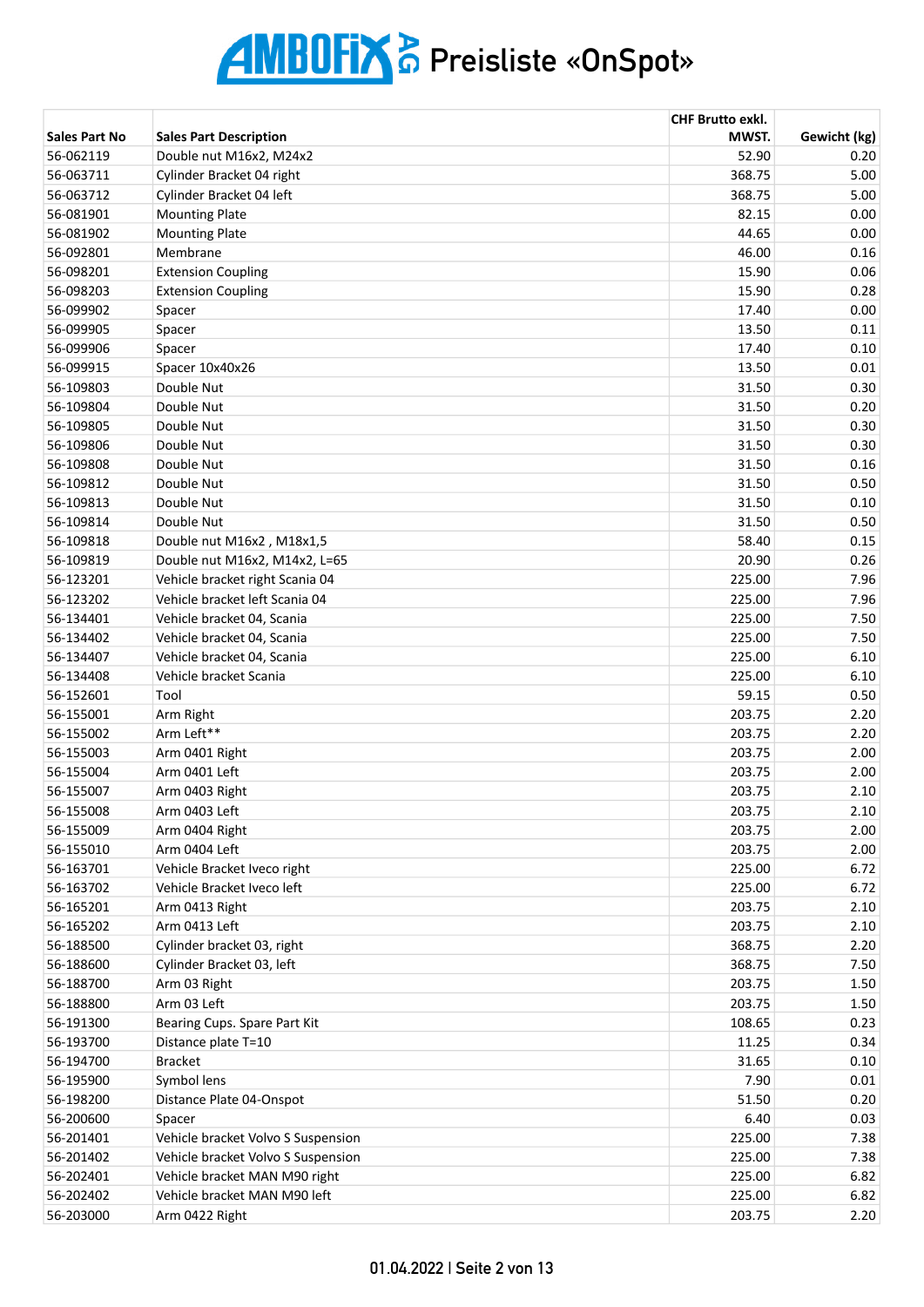|                        |                                                                                    | <b>CHF Brutto exkl.</b> |               |
|------------------------|------------------------------------------------------------------------------------|-------------------------|---------------|
| <b>Sales Part No</b>   | <b>Sales Part Description</b>                                                      | MWST.                   | Gewicht (kg)  |
| 56-203100              | Arm 0422 Left                                                                      | 203.75                  | 2.20          |
| 56-205011              | Spacer                                                                             | 23.90                   | 0.50          |
| 56-205012              | Spacer                                                                             | 54.90                   | 0.50          |
| 56-205102              | Wheel bolt 5° L=80                                                                 | 22.40                   | 0.24          |
| 56-205103              | Wheel bolt 5° L=120                                                                | 26.40                   | 0.10          |
| 56-206000              | Mounting kit for wheel 100 mm                                                      | 52.00                   | 0.47          |
| 56-206700              | Mounting kit for wheel 80 mm                                                       | 47.90                   | 0.42          |
| 56-207100              | <b>Dismantling Tool</b>                                                            | 930.00                  | 18.00         |
| 56-208600              | Repair Kit                                                                         | 78.15                   | 0.20          |
| 56-212500              | <b>Nut</b>                                                                         | 26.65                   | 0.30          |
| 56-212502              | <b>Nut</b>                                                                         | 26.65                   | 0.43          |
| 56-212504              | <b>Nut</b>                                                                         | 26.65                   | 0.55          |
| 56-212505              | Double Nut                                                                         | 28.00                   | 0.37          |
| 56-212507              | Double nut                                                                         | 14.00                   | 0.44          |
| 56-212508              | Double Nut M33x2, M24x2, L=80                                                      | 53.00                   | 0.44          |
| 56-212601              | Nut M24x3                                                                          | 26.90                   | 0.20          |
| 56-212602              | Nut M18x1,5 L=40                                                                   | 22.65                   | 0.18          |
| 56-212603              | Nut M24X2                                                                          | 67.65                   | 0.17          |
| 56-212604              | Nut M24X2                                                                          | 58.40                   | 0.21          |
| 56-222100              | Vehicle bracket Volvo 6x2 A-Ride                                                   | 225.00                  | 14.00         |
| 56-223201              | Vehicle bracket kit Volvo FL 6E, RADT-A8, RADD-A8, RADDT12, RAD-A4, RAPD-A6, RADT- | 1'027.50                | 27.65         |
| 56-223301              | Vehicle bracket Volvo FM Air LF. RB                                                | 225.00                  | 7.80          |
| 56-223302              | Vehicle bracket Volvo FM Air RF. LB                                                | 225.00                  | 7.80          |
| 56-223313              | <b>Chain Protection</b>                                                            | 13.50                   | 0.30          |
| 56-223513              | Tank bracket Volvo 280                                                             | 131.25                  | 6.72          |
| 56-223700              | <b>Distance Plate</b>                                                              | 23.90                   | 0.69          |
| 56-225301              | Vehicle bracket left                                                               | 225.00                  | 7.19          |
| 56-225302              | Vehicle bracket right                                                              | 225.00                  | 7.19          |
| 56-225601              |                                                                                    | 225.00                  | 0.00          |
| 56-225602              | Vehicle bracket left MB Atego Airsus                                               | 225.00                  | 5.15          |
|                        | Vehicle bracket right MB Atego Air<br>Vehicle bracket MAN M 2000 left              | 225.00                  | 9.46          |
| 56-226201              |                                                                                    |                         | 9.46          |
| 56-226202<br>56-226301 | Vehicle bracket MAN M 2000 right<br>Vehicle bracket kit MAN E2000, F2000, M2000L   | 225.00                  |               |
| 56-226401              | Vehicle bracket MAN F 2000 left Air                                                | 882.50                  | 22.90<br>7.61 |
|                        |                                                                                    | 225.00                  | 7.61          |
| 56-226402              | Vehicle bracket MAN F 2000 right Ai                                                | 225.00                  |               |
| 56-227400              | Bracket Diam 400                                                                   | 131.25                  | 0.00          |
| 56-227900              | Nipple Set For Valve.                                                              | 31.65                   | 0.10          |
| 56-228000              | Nipple Set For Cylinder.                                                           | 59.90                   | 0.16          |
| 56-228101              | Vehicle bracket kit Renault Premium, Magnum                                        | 882.50                  | 25.72         |
| 56-228201              | Vehicle bracket left Renault Pr. Pl                                                | 225.00                  | 7.08          |
| 56-228202              | Vehicle bracket right Renault Pr. P                                                | 225.00                  | 7.08          |
| 56-228601              | Vehicle bracket left Renault Kerax                                                 | 225.00                  | 4.50          |
| 56-228602              | Vehicle bracket right Renault Kerax                                                | 225.00                  | 4.50          |
| 56-228701              | Vehicle bracket kit Iveco Eurostar, Eurotech, Stralis, Trakker                     | 1'027.50                | 31.15         |
| 56-228801              | Vehicle bracket LF, RR                                                             | 225.00                  | 8.20          |
| 56-228802              | Vehicle bracket right RF, LR                                                       | 225.00                  | 8.13          |
| 56-228901              | Vehicle bracket kit Volvo RAD-A4, RAP D-A6                                         | 1'027.50                | 23.90         |
| 56-229001              | Vehicle bracket left Volvo 4X2 Air                                                 | 225.00                  | 8.10          |
| 56-229002              | Vehicle bracket right Volvo 4X2 Air                                                | 225.00                  | 8.10          |
| 56-229210              | Chain Protection Scania 4X2. 6X2 Ai                                                | 9.25                    | 0.34          |
| 56-229702              | Vehicle bracket kit DAF CF55, CF65, CF75, CF85, 95XF, XF95, XF105                  | 1'027.50                | 25.20         |
| 56-229801              | Vehicle bracket left DAF 4X2 Air                                                   | 225.00                  | 7.14          |
| 56-229802              | Vehicle bracket right 4X2 Air                                                      | 225.00                  | 7.14          |
| 56-229901              | Vehicle bracket kit DAF 65CF, 75CF, 85CF                                           | 1'027.50                | 33.40         |
| 56-230000              | Vehicle bracket left and right 4X2.                                                | 225.00                  | 10.10         |
| 56-230101              | Vehicle bracket kit Scania 4-series                                                | 1'027.50                | 29.00         |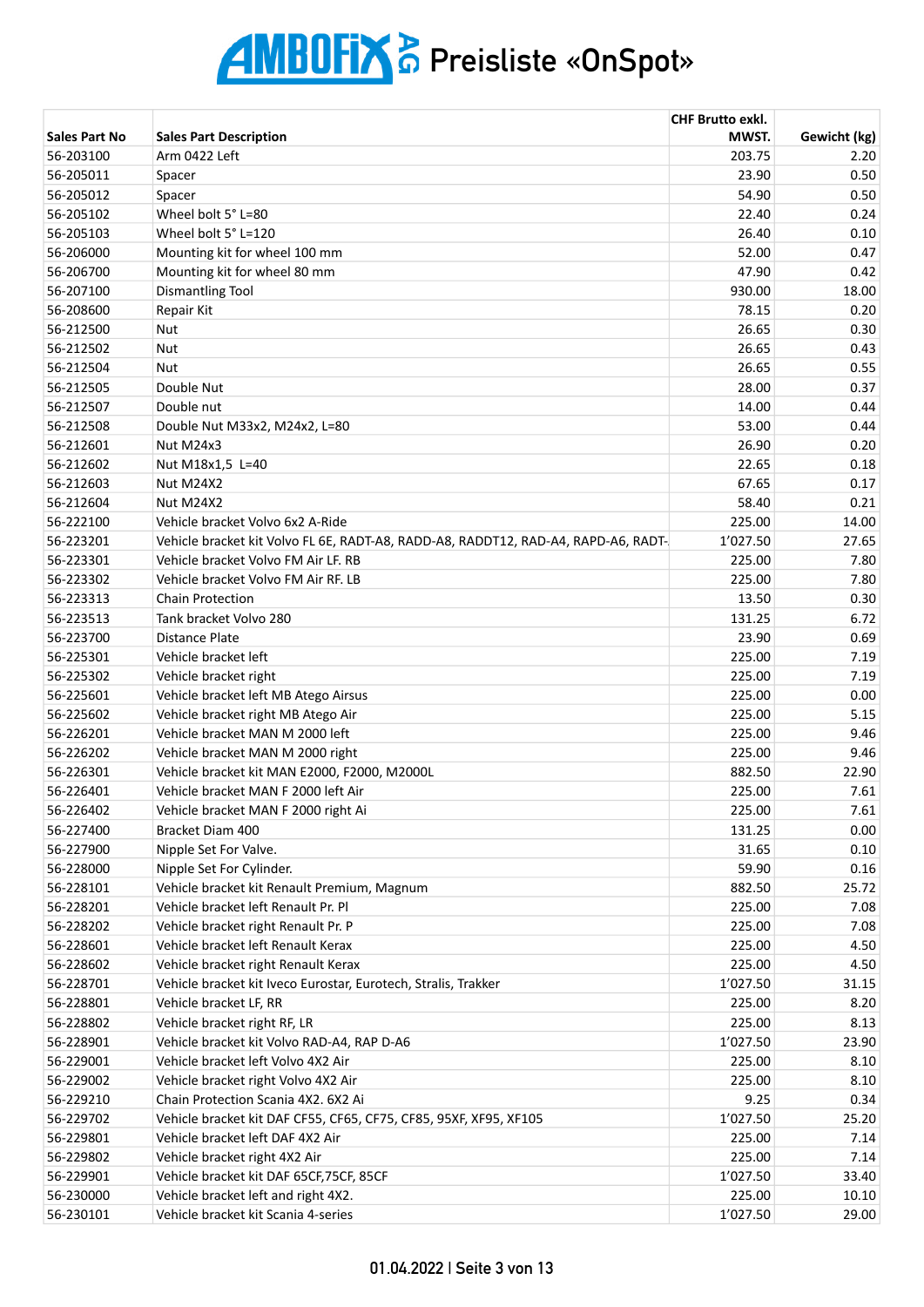|                      |                                                     | <b>CHF Brutto exkl.</b> |              |
|----------------------|-----------------------------------------------------|-------------------------|--------------|
| <b>Sales Part No</b> | <b>Sales Part Description</b>                       | MWST.                   | Gewicht (kg) |
| 56-230201            | Vehicle bracket left Scania 4x2, 6x2                | 225.00                  | 9.20         |
| 56-230202            | Vehicle bracket right Scania 4X2. 6                 | 225.00                  | 9.20         |
| 56-230301            | Vehicle bracket kit Volvo RADT-A6, RADT-A8, RADD-A8 | 1'027.50                | 31.30        |
| 56-230502            | Vehicle bracket kit Scania P, G, R, T-series        | 882.50                  | 21.80        |
| 56-230601            | Vehicle bracket left Scania 4X4 Air                 | 225.00                  | 8.93         |
| 56-230602            | Vehicle bracket right Scania 4X2 Ai                 | 225.00                  | 8.93         |
| 56-230702            | Vehicle bracket kit MAN TGS, TGX                    | 882.50                  | 30.10        |
| 56-230801            | Vehicle bracket kit Volvo FL 6L                     | 1'027.50                | 26.41        |
| 56-230901            | Vehicle bracket left Volvo FL 4X2 L                 | 225.00                  | 7.13         |
| 56-230902            | Vehicle bracket right Volvo 4X2 L&H                 | 225.00                  | 7.13         |
| 56-231001            | Vehicle bracket kit Volvo RADT-A6, RADT-A8, RADD-A8 | 1'027.50                | 26.60        |
| 56-231100            | Diaphragm Kit                                       | 191.25                  | 1.01         |
| 56-231401            | Veichle bracket left Neoplan                        | 225.00                  | 3.50         |
| 56-231402            | Veichle bracket right Neoplan                       | 225.00                  | 3.50         |
| 56-231502            | Vehicle bracket kit Mercedes-Benz                   | 882.50                  | 27.73        |
| 56-231601            | Vehicle bracket left                                | 225.00                  | 7.58         |
| 56-231602            | Vehicle bracket right                               | 225.00                  | 7.58         |
| 56-231700            | Supplementary Kit Volvo FL 4X2 Air                  | 147.50                  | 3.60         |
| 56-232001            | Vehicle bracket kit Volvo B10-M, B10-B, B12         | 1'027.50                | 25.30        |
| 56-232101            | Vehicle bracket left Volvo B10M.B10                 | 225.00                  | 0.00         |
| 56-232102            | Vehicle bracket right Volvo B10M.B1                 | 225.00                  | 0.00         |
| 56-232201            | Vehicle bracket left Nissan air susp.               | 225.00                  | 5.38         |
| 56-232202            | Vehicle bracket right Nissan air susp.              | 225.00                  | 5.38         |
| 56-232301            | Vehicle bracket kit Nissan, UD Trucks               | 882.50                  | 20.20        |
| 56-232501            | Protection Onpsot Chain MAN F2000 L                 | 37.65                   | 0.00         |
| 56-232502            | Protection Onpsot Chain MAN F2000 R                 | 37.65                   | 0.01         |
| 56-232601            | Vehicle bracket kit Mercedes-Benz Atego 1-2         | 1'027.50                | 24.20        |
| 56-232701            | Vehicle bracket MB Atego left                       | 225.00                  | 8.40         |
| 56-232702            | Vehicle bracket MB Atego right                      | 225.00                  | 8.40         |
| 56-233201            | Vechicle bracket left Renault Midlum steel susp.    | 225.00                  | 4.12         |
| 56-233202            | Vechicle bracket right Renault Midlum steel susp.   | 225.00                  | 4.12         |
| 56-233303            | Vehicle bracket kit Renault Midlum DXI              | 1'027.50                | 13.40        |
| 56-233401            | Vechicle bracket Renault Midlum left                | 225.00                  | 3.03         |
| 56-233402            | Vechicle bracket Renault Midlum right               | 225.00                  | 3.03         |
| 56-233501            | Vehicle bracket kit Renault, Volvo                  | 882.50                  | 15.50        |
| 56-233601            | Vechicle bracket Renault Midlum BL left             | 225.00                  | 3.81         |
| 56-233602            | Vechicle bracket Renault Midlum BL right            | 225.00                  | 3.81         |
| 56-233702            | Vehicle bracket kit Renault Midlum DXI              | 882.50                  | 14.82        |
| 56-233801            | Vechicle bracket Renault Midlum left air susp.      | 225.00                  | 3.84         |
| 56-233802            | Vechicle bracket Renault Midlum right air susp.     | 225.00                  | 3.84         |
| 56-233903            | Vehicle bracket kit MAN TGA                         | 882.50                  | 14.48        |
| 56-233904            | Vehicle bracket kit MAN TGS, TGX                    | 882.50                  | 15.20        |
| 56-234001            | Vehicle bracket MAN TGA LF. RB                      | 225.00                  | 5.50         |
| 56-234002            | Vehicle bracket MAN TGA RF. LB                      | 225.00                  | 5.50         |
| 56-234003            | Vehicle bracket MAN, left                           | 225.00                  | 3.83         |
| 56-234004            | Vehicle bracket MAN, right                          | 225.00                  | 3.83         |
| 56-234101            | Vehicle bracket left Volvo 6X2 Air                  | 225.00                  | 7.50         |
| 56-234102            | Vehicle bracket right Volvo 6X2 Air                 | 225.00                  | 7.50         |
| 56-234301            | Cramp                                               | 88.50                   | 0.50         |
| 56-234401            | Onspot Inkl Bracket MAN Left                        | 1'292.50                | 10.50        |
| 56-234402            | Onspot Inkl Bracket MAN Right                       | 1'292.50                | 10.50        |
| 56-234601            | Vehicle bracket kit MAN L2000                       | 1'027.50                | 22.50        |
| 56-234701            | Veichle bracket left MAN L34                        | 225.00                  | 6.51         |
| 56-234702            | Veichle bracket right MAN L34                       | 225.00                  | 6.51         |
| 56-234901            | Veichle bracket left MB 925                         | 225.00                  | 8.02         |
| 56-234902            | Veichle bracket right MB 925                        | 225.00                  | 8.02         |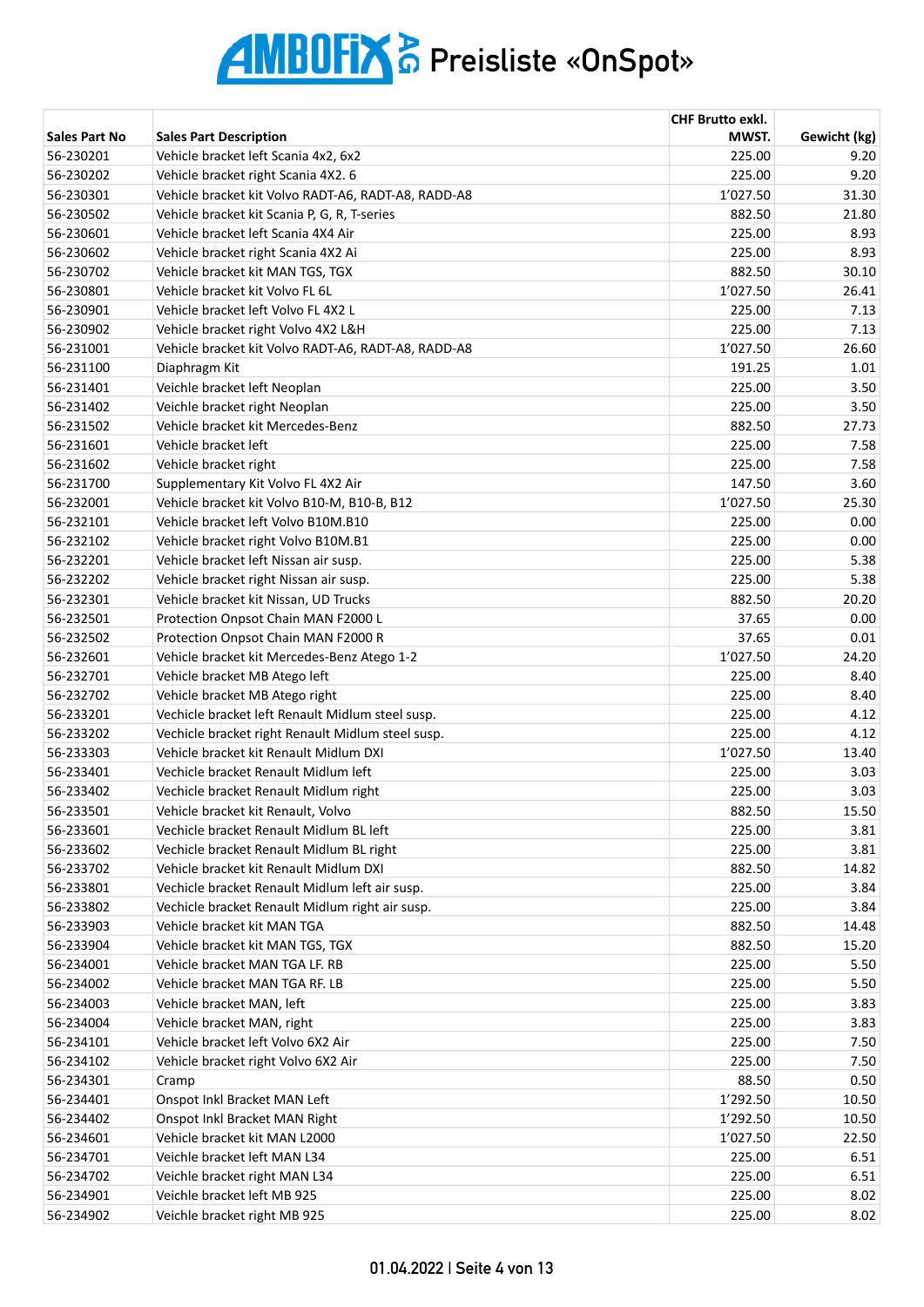|                      |                                                 | <b>CHF Brutto exkl.</b> |              |
|----------------------|-------------------------------------------------|-------------------------|--------------|
| <b>Sales Part No</b> | <b>Sales Part Description</b>                   | MWST.                   | Gewicht (kg) |
| 56-235201            | Vehicle bracket left MB Actros 6x4 steel susp.  | 225.00                  | 8.59         |
| 56-235202            | Vehicle bracket right MB Actros 6x4 steel susp. | 225.00                  | 8.59         |
| 56-235301            | Vehicle bracket Neoplan LF/RR                   | 225.00                  | 3.54         |
| 56-235302            | Vehicle bracket Neoplan RF/LR                   | 225.00                  | 3.54         |
| 56-235401            | Vehicle bracket kit Neoplan Euroliner           | 1'027.50                | 21.40        |
| 56-235601            | Vehicle bracket VW LT 35 LF/RR                  | 225.00                  | 4.23         |
| 56-235602            | Vehicle bracket VW LT 35 RF/LR                  | 225.00                  | 4.23         |
| 56-235901            | Vehicle bracket kit Volvo B12M, B12B, B12BLE    | 1'027.50                | 25.60        |
| 56-236001            | Vehicle bracket Volvo B12M, B12B, B             | 225.00                  | 5.89         |
| 56-236002            | Vehicle bracket Volvo B12M, B12B, B             | 225.00                  | 5.89         |
| 56-236312            | Wheel $\emptyset$ 190 12-Chain                  | 382.50                  | 5.88         |
| 56-236318            | Wheel $\emptyset$ 190 18-Chain                  | 382.50                  | 5.81         |
| 56-236400            | Wheel $\varnothing$ 170 6-Chain                 | 382.50                  | 4.66         |
| 56-236411            | Wheel Ø 170 6-Chain Spark Resist                | 875.00                  | 5.26         |
| 56-236412            | Wheel $\emptyset$ 170 12-Chain                  | 382.50                  | 5.50         |
| 56-236418            | Wheel $\emptyset$ 170 18-Chain                  | 382.50                  | 5.40         |
| 56-236503            | Wheel Kit 170 6 - Chain                         | 708.75                  | 8.70         |
| 56-236506            | Wheel Kit 170 12-Chains                         | 708.75                  | 10.88        |
| 56-236507            | Wheel Kit 170 6-Chains Spark Resist             | 1'427.50                | 10.16        |
| 56-236509            | Wheel Kit 170 18-Chains                         | 708.75                  | 10.54        |
| 56-236600            | Bracket air tank Volvo RADT-A8                  | 183.75                  | 7.50         |
| 56-236700            | Vehicle bracket kit DAF CF55, LF45              | 882.50                  | 13.44        |
| 56-236701            | Vehicle bracket left DAF LF45                   | 225.00                  | 3.08         |
| 56-236702            | Vehicle bracket right DAF LF45                  | 225.00                  | 3.08         |
| 56-236800            | Vehicle bracket kit Mercedes-Benz Actros, Axor  | 882.50                  | 16.50        |
| 56-236801            | Vehicle bracket MB Actros left                  | 225.00                  | 3.64         |
| 56-236802            | Vehicle bracket MB Actros right                 | 225.00                  | 3.64         |
| 56-236900            | Vehicle bracket kit Iveco Eurocargo             | 1'027.50                | 14.70        |
| 56-236901            | Vehicle Bracket Iveco 140E24 left               | 225.00                  | 3.80         |
| 56-236902            | Vehicle Bracket Iveco 140E24 right              | 225.00                  | 3.80         |
| 56-237000            | Vehicle bracket kit Unimog U300, U400           | 1'027.50                | 14.00        |
| 56-237019            | Valve Bracket Unimog                            | 28.40                   | 0.50         |
| 56-237021            | Vehicle bracket left Unimog 300/400             | 225.00                  | 2.21         |
| 56-237022            | Vehicle bracket right Unimog 300/400            | 225.00                  | 2.21         |
| 56-237100            | Vehicle bracket kit Unimog U500                 | 1'027.50                | 17.05        |
| 56-237118            | Bracket Unimog 300. 400 right                   | 225.00                  | 2.24         |
| 56-237200            | Vehicle bracket kit Iveco Eurocargo             | 1'027.50                | 15.00        |
| 56-237201            | <b>Bracket Left Iveco</b>                       | 225.00                  | 3.84         |
| 56-237202            | <b>Bracket Right Iveco</b>                      | 225.00                  | 3.84         |
| 56-237300            | Bearing kit for wheel                           | 81.50                   | 0.29         |
| 56-237601            | Vehicle bracket left Renault Premiu             | 225.00                  | 7.55         |
| 56-237602            | Vehicle bracket right Renault Premi             | 225.00                  | 7.55         |
| 56-237701            | Vehicle bracket left Scania Bus                 | 225.00                  |              |
| 56-237702            | Vehicle bracket right Scania Bus                | 225.00                  |              |
| 56-237800            | <b>Host Kit Volvo</b>                           | 65.25                   | 0.30         |
| 56-238100            | Vehicle bracket kit Iveco Eurocargo             | 1'027.50                | 23.40        |
| 56-238101            | Vehicle bracket left Iveco 140E                 | 225.00                  |              |
| 56-238102            | Vehicle bracket right Iveco 140E                | 225.00                  |              |
| 56-238200            | Air tank bracket MB MP2                         | 382.50                  | 10.30        |
| 56-238300            | Vehicle bracket kit MAN TGA                     | 1'027.50                | 15.30        |
| 56-238303            | Vehicle bracket kit MAN TGS                     | 1'027.50                | 15.60        |
| 56-238400            | Vehicle bracket kit Hino Profia                 | 882.50                  | 21.20        |
| 56-238401            | Vehicle bracket left Hino Air                   | 225.00                  | 5.49         |
| 56-238402            | Vehicle bracket right Hino Air                  | 225.00                  | 5.49         |
| 56-238500            | Vehicle bracket kit Mitsubishi Super Great      | 882.50                  | 22.82        |
| 56-238501            | Vehicle bracket left Mitsubishi Air             | 225.00                  | 6.34         |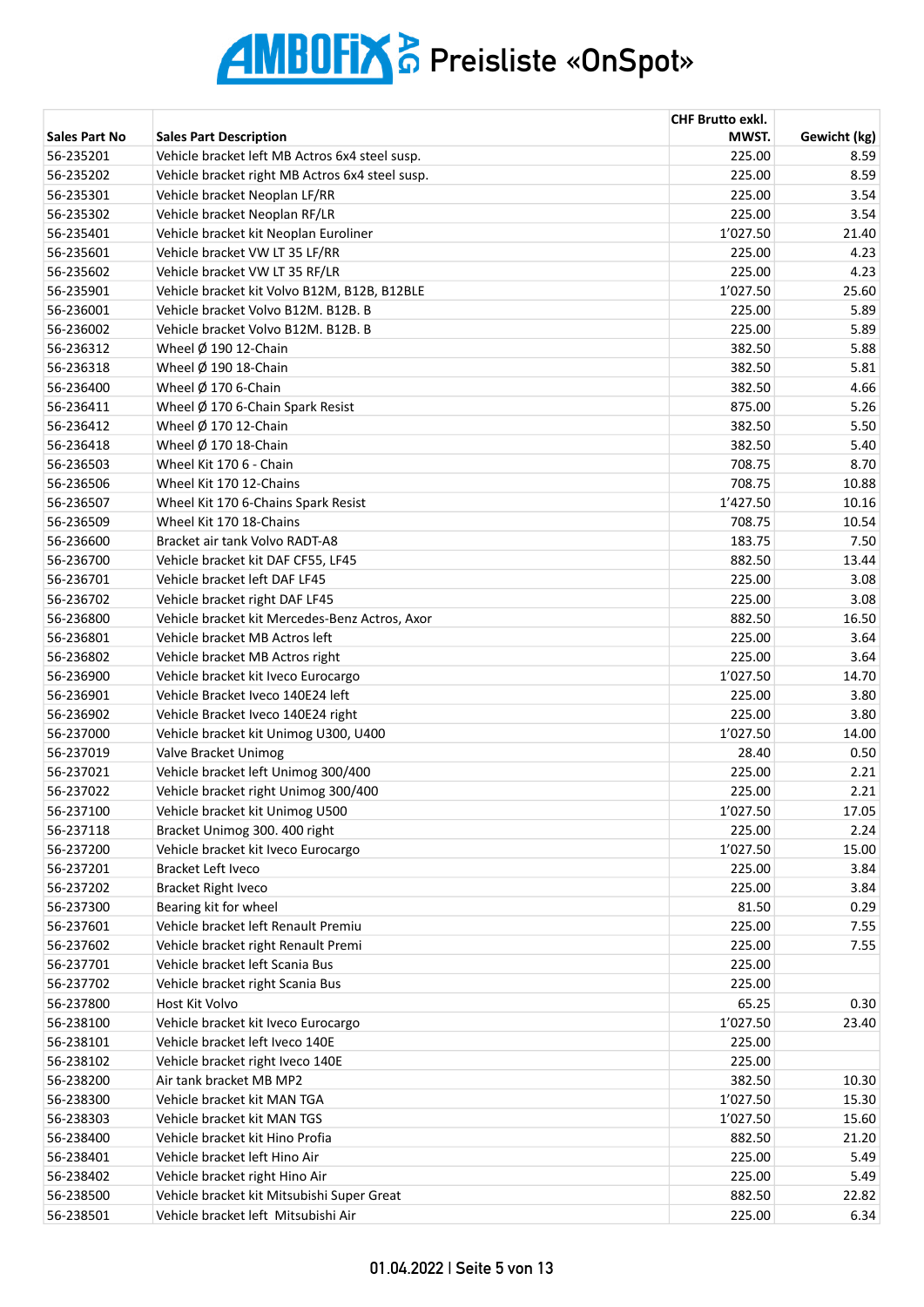|                        |                                                                                       | <b>CHF Brutto exkl.</b> |              |
|------------------------|---------------------------------------------------------------------------------------|-------------------------|--------------|
| <b>Sales Part No</b>   | <b>Sales Part Description</b>                                                         | MWST.                   | Gewicht (kg) |
| 56-238502              | Vehicle bracket right Mitsubishi Air                                                  | 225.00                  | 6.34         |
| 56-238601              | Vehicle bracket LR/RF Isuzu Air                                                       | 225.00                  | 7.27         |
| 56-238602              | Vehicle bracket RR/LF Isuzu Air                                                       | 225.00                  | 7.27         |
| 56-238605              | Vehicle bracket kit Isuzu Gigamax                                                     | 1'027.50                | 26.88        |
| 56-238800              | <b>Bracket</b>                                                                        | 62.65                   |              |
| 56-238801              | Spacer                                                                                | 223.75                  | 0.36         |
| 56-238901              | Vehicle bracket left Renault Kerax DXI 6x4,6x6,8x4 & Volvo RADD-TRI RADD-TR2          | 225.00                  | 5.00         |
| 56-238902              | Vehicle bracket right Volvo B-ride Renault Kerax DXI 6x4,6x6,8x4 & Volvo RADD-TR1 RAD | 225.00                  | 5.00         |
| 56-238903              | Vehicle bracket kit Renault Premium DXI, Range C                                      | 882.50                  | 21.20        |
| 56-239000              | Vehicle bracket kit MAN TGA                                                           | 1'027.50                | 23.42        |
| 56-239001              | Vehicle bracket left MAN H70                                                          | 225.00                  | 5.95         |
| 56-239002              | Vehicle bracket right MAN H70                                                         | 225.00                  | 5.95         |
| 56-239101              | Vehicle bracket left Sisu BTE Plate                                                   | 225.00                  | 3.68         |
| 56-239102              | Vehicle bracket right Sisu BTE                                                        | 225.00                  | 3.68         |
| 56-239201              | Vehicle bracket left Sisu Air                                                         | 225.00                  | 7.56         |
| 56-239202              | Vehicle bracket right Sisu Air                                                        | 225.00                  | 7.56         |
| 56-239300              | Vehicle bracket kit MAN TGA                                                           | 1'027.50                | 23.63        |
| 56-239301              | Vehicle bracket MAN steel susp.                                                       | 225.00                  | 4.84         |
| 56-239400              | Vehicle bracket kit Iveco Eurocargo                                                   | 1'027.50                | 14.50        |
| 56-239401              | Vehicle bracket left Iveco 150E 28                                                    | 225.00                  |              |
| 56-239402              | Vehicle bracket right Iveco 150E 28                                                   | 225.00                  |              |
| 56-239701              | Vehichle bracket left Scania                                                          | 225.00                  | 9.77         |
| 56-239702              | Vehichle bracket right Scania                                                         | 225.00                  | 9.77         |
| 56-239800              | Vehicle bracket kit Scania P, G, R, T-series                                          | 882.50                  | 32.30        |
| 56-240201              | Vehicle bracket left MB Actros 4X4 P                                                  | 225.00                  | 8.50         |
| 56-240202              | Vehicle bracket right MB Actros 4X4 P                                                 | 225.00                  | 8.50         |
| 56-240402              | Vehicle bracket right Actros 6X4                                                      | 225.00                  | 9.49         |
| 56-240501              | Vechile bracket left Iveco                                                            | 225.00                  | 8.08         |
| 56-240502              | Vechile bracket right Iveco                                                           | 225.00                  | 8.08         |
| 56-240800              | Vehicle bracket kit Iveco Eurocargo                                                   | 882.50                  | 17.62        |
| 56-240901              | Vehicle bracket left Iveco Eurocargo                                                  | 225.00                  | 4.50         |
| 56-240902              | Vehicle bracket right Iveco Eurocargo                                                 | 225.00                  | 4.50         |
| 56-241002              | Electric Switch Iveco                                                                 | 145.00                  | 0.10         |
| 56-241003              | Switch kit MAN                                                                        | 145.00                  | 0.08         |
| 56-241004              | Switch Mercedes-Benz                                                                  | 145.00                  | 0.06         |
| 56-241005              |                                                                                       | 145.00                  | 0.09         |
| 56-241006              | Switch Mercedes-Benz<br><b>Electric Switch Volvo</b>                                  | 145.00                  |              |
| 56-241007              | Electric Switch Scania 4-Series                                                       | 96.65                   | 0.06<br>0.06 |
|                        |                                                                                       |                         |              |
| 56-241008              | Electric Switch DAF XF                                                                | 145.00                  | 0.06         |
| 56-241009              | Switch Scania, Generation <5                                                          | 145.00                  | 0.09         |
| 56-241010              | Electric switch Volvo, Renault                                                        | 145.00                  | 0.08         |
| 56-241011              | Spare part Switch<br>Switch                                                           | 145.00<br>145.00        | 0.06         |
| 56-241012<br>56-241013 | Switch                                                                                |                         | 0.06         |
|                        |                                                                                       | 145.00                  | 0.09         |
| 56-241014              | Spare part Switch                                                                     | 69.75                   | 0.06         |
| 56-241015              | Switch kit MAN                                                                        | 145.00                  | 0.08         |
| 56-241016              | Switch Mercedes-Benz                                                                  | 145.00                  | 0.06         |
| 56-241017              | Spare part Switch                                                                     | 69.90                   | 0.06         |
| 56-241018              | Switch Iveco Eurocargo                                                                | 145.00                  | 0.09         |
| 56-241019              | Switch kit Mercedes-Benz                                                              | 145.00                  | 0.08         |
| 56-241020              | Switch kit Volvo                                                                      | 145.00                  | 0.08         |
| 56-241021              | Switch Volvo bus                                                                      | 145.00                  | 0.08         |
| 56-241022              | Switch DAF Euro 6 FAN, FAQ, FTS                                                       | 145.00                  | 0.09         |
| 56-241023              | Switch VDL/ MAFI                                                                      | 145.00                  | 0.14         |
| 56-241024              | Switch Renault Range                                                                  | 145.00                  | 0.09         |
| 56-241025              | Switch Renault Range D                                                                | 332.50                  | 0.04         |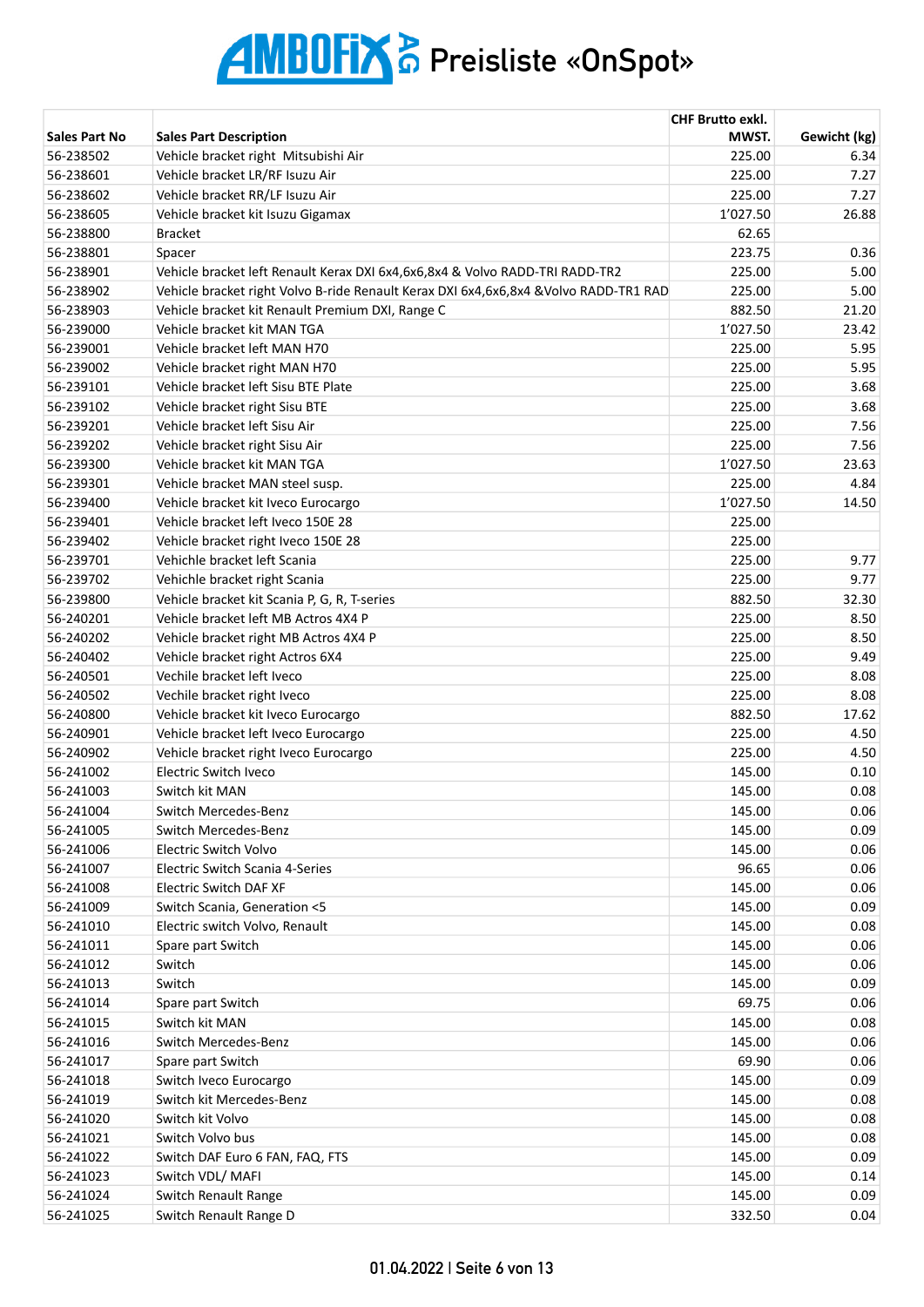|                      |                                                                          | <b>CHF Brutto exkl.</b> |              |
|----------------------|--------------------------------------------------------------------------|-------------------------|--------------|
| <b>Sales Part No</b> | <b>Sales Part Description</b>                                            | MWST.                   | Gewicht (kg) |
| 56-241100            | Kickback guard kit                                                       | 47.75                   | 0.10         |
| 56-241200            | <b>Stopper Spring Kit</b>                                                | 59.90                   | 0.06         |
| 56-241300            | Mounting kit for wheel 120 mm                                            | 61.40                   | 0.66         |
| 56-241602            | Vehicle bracket kit Renault Kerax DXI                                    | 1'027.50                | 17.30        |
| 56-241701            | Vehicle bracket left Volvo                                               | 225.00                  |              |
| 56-241702            | Vehicle bracket right Volvo                                              | 225.00                  |              |
| 56-241900            | Vehicle bracket kit Scania P, G, R, T, L-series                          | 882.50                  | 17.50        |
| 56-242001            | Vehicle bracket left Scania 4X4 Steel suspension                         | 225.00                  | 3.56         |
| 56-242002            | Vehicle bracket right Scania 4X4 Steel suspension                        | 225.00                  | 3.56         |
| 56-242500            | Vehicle bracket kit Scania P, G, R, T-series                             | 1'027.50                | 29.09        |
| 56-242601            | Vehicle bracket Scania air 2 belows                                      | 225.00                  | 9.90         |
| 56-242602            | Vehicle bracket Scania air 2 belows                                      | 225.00                  | 9.90         |
| 56-242700            | Vehicle bracket kit Volvo, UD Trucks                                     | 882.50                  | 22.60        |
| 56-242801            | Vehicle bracket Volvo B7R. left                                          | 225.00                  | 5.79         |
| 56-242802            | Vehicle bracket Volvo B7R. right                                         | 225.00                  | 5.79         |
| 56-243101            | Vehicle bracket left Sprinter/Crafter                                    | 225.00                  | 3.51         |
| 56-243102            | Vehicle bracket right Sprinter/Crafter                                   | 225.00                  | 3.51         |
| 56-243400            | Radius washer                                                            | 33.40                   | 0.02         |
| 56-243600            | Vehicle bracket kit Mercedes-Benz Atego 1                                | 1'027.50                | 22.80        |
| 56-243701            | Vehicle bracket left MB Atego                                            | 225.00                  | 7.08         |
| 56-243702            | Vehicle bracket right MB Atego                                           | 225.00                  | 7.08         |
| 56-243703            | Vehicle bracket MB Atego 2, left                                         | 225.00                  | 7.08         |
| 56-243704            | Vehicle bracket MB Atego 2, right                                        | 225.00                  | 7.08         |
| 56-243900            | Vehicle bracket kit MAN TGM, Euro 5                                      | 1'027.50                | 12.00        |
| 56-243901            | Vehicle bracket kit MAN TGM, Euro 6                                      | 1'027.50                | 12.20        |
| 56-244001            | Vehicle bracket left MAN TGM N08                                         | 225.00                  | 2.96         |
| 56-244002            | Vehicle bracket right MAN TGM N08                                        | 225.00                  | 2.96         |
| 56-244201            | Vehicle bracket Sisu left                                                | 225.00                  | 5.50         |
| 56-244202            |                                                                          | 225.00                  | 5.50         |
| 56-244301            | Vehicle bracket Sisu right                                               | 73.00                   | 0.25         |
| 56-244302            | Spacer                                                                   | 37.15                   |              |
| 56-244601            | Spacer                                                                   | 225.00                  |              |
| 56-244602            | Vehicle bracket left Ford Transit                                        | 225.00                  | 4.27<br>4.27 |
|                      | Vehicle bracket right Ford Transit<br>Vehicle bracket kit Renault Mascot |                         |              |
| 56-244700            |                                                                          | 1'027.50                | 15.00        |
| 56-244801            | Vehicle bracket 012 Renault Mascot DXI 160, left                         | 225.00                  | 4.20         |
| 56-244802            | Vehicle bracket 012 Renault Mascot DXI 160, right                        | 225.00                  | 4.20         |
| 56-244901            | Vehicle Bracket Ford Transit left                                        | 225.00                  | 6.28         |
| 56-244902            | Vehicle Bracket Ford Transit right                                       | 225.00                  | 6.28         |
| 56-245101            | Vehicle bracket Renault/Volvo left                                       | 225.00                  | 9.49         |
| 56-245102            | Vehicle bracket Renault/Volvo right                                      | 225.00                  | 9.49         |
| 56-245110            | <b>Bracket Left</b>                                                      | 31.75                   | 0.30         |
| 56-245111            | <b>Bracket Right</b>                                                     | 31.75                   | 0.50         |
| 56-245400            | Spare part kit fitting                                                   | 213.75                  | 0.17         |
| 56-245500            | Spare part kit air tank                                                  | 321.25                  | 7.85         |
| 56-246001            | Vehicle bracket 012 MB Vario 815 left                                    | 225.00                  | 6.28         |
| 56-246002            | Vehicle bracket 012 MB Vario 815 right                                   | 225.00                  | 6.28         |
| 56-246100            | Vehicle bracket kit MAN TGM                                              | 882.50                  | 32.30        |
| 56-246402            | Wheel disc Ø170 Without chain plate                                      | 200.00                  | 1.20         |
| 56-246500            | Bolt kit Onspot wheel                                                    | 29.90                   | 0.16         |
| 56-246601            | Chain plate 6-chains. Ø190                                               | 228.75                  | 3.26         |
| 56-246602            | Chain plate 6-chains. Ø170                                               | 228.75                  | 3.20         |
| 56-246603            | Chain plate 6-chains. Ø190 Sparkle resistant                             | 497.50                  | 3.90         |
| 56-246604            | Chain plate 6-chains. Ø170 Sparkle resistant                             | 497.50                  | 3.73         |
| 56-246605            | Chain plate 12-chains. Ø190                                              | 300.00                  | 4.15         |
| 56-246606            | Chain plate 12-chains. Ø170                                              | 300.00                  | 4.10         |
| 56-246607            | Chain plate 12-chains long. Ø190                                         | 426.25                  | 4.92         |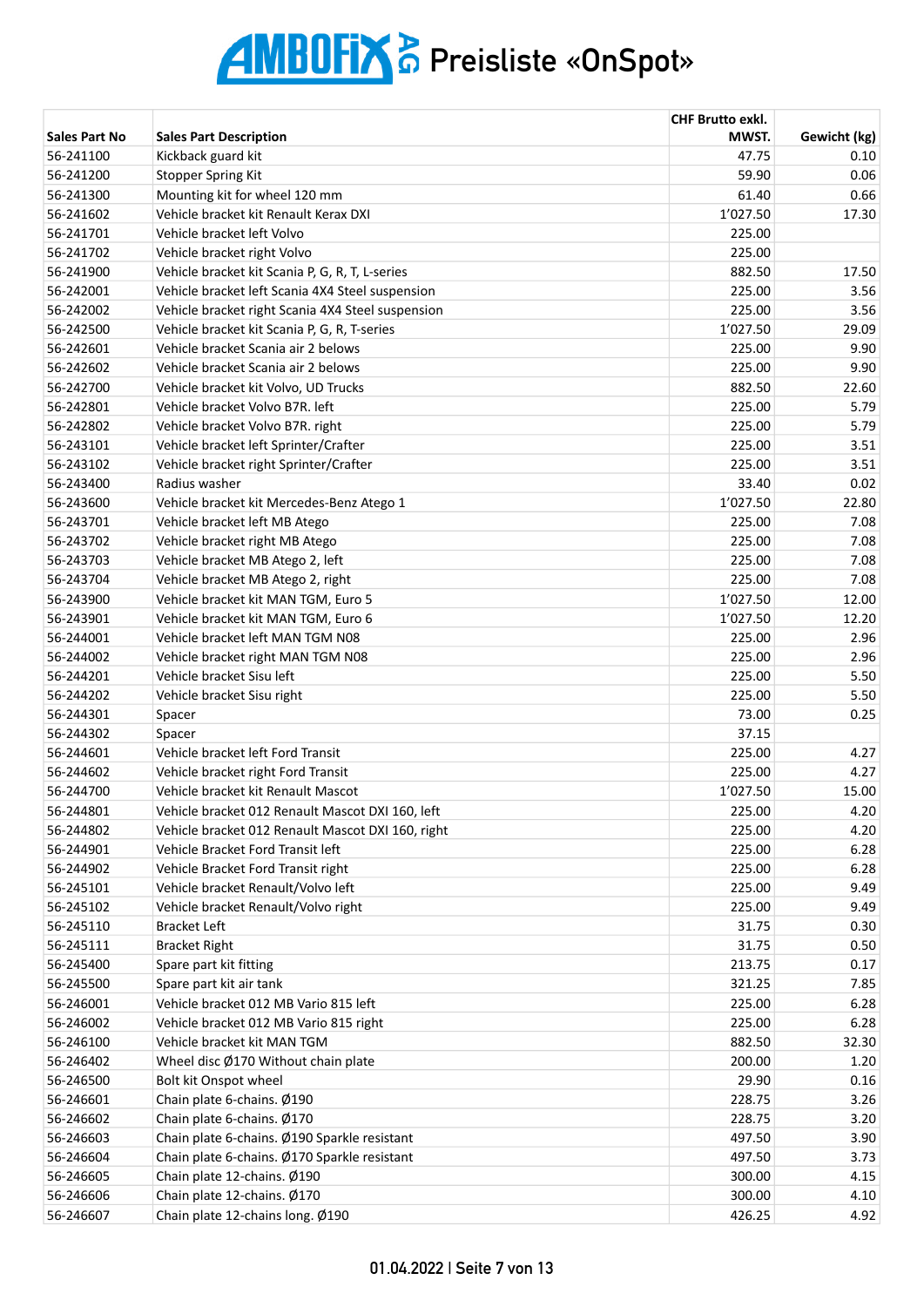|                      |                                                                            | <b>CHF Brutto exkl.</b> |              |
|----------------------|----------------------------------------------------------------------------|-------------------------|--------------|
| <b>Sales Part No</b> | <b>Sales Part Description</b>                                              | MWST.                   | Gewicht (kg) |
| 56-246608            | Chain plate 18-chains. Ø190                                                | 321.25                  | 4.13         |
| 56-246609            | Chain plate 18-chains. Ø170                                                | 321.25                  | 3.92         |
| 56-246700            | Air tank bracket kit DAF XF 105                                            | 351.25                  | 4.75         |
| 56-246900            | Crossbeam Scania                                                           | 447.50                  | 17.30        |
| 56-247000            | Vehicle bracket kit MB Sprinter 5xx 4x4, VW Crafter 50 4x4                 | 882.50                  | 20.85        |
| 56-247103            | Vehicle bracket left MB Sprinter 515-518/ VW Crafter 50                    | 225.00                  | 5.38         |
| 56-247104            | Vehicle bracket right MB Sprinter 515-518/ VW Crafter 50                   | 225.00                  | 5.37         |
| 56-247200            | Vehicle bracket kit Iveco Daily                                            | 1'027.50                | 17.80        |
| 56-247301            | Vehicle Bracket Iveco Daily left                                           | 225.00                  | 5.33         |
| 56-247302            | Vehicle Bracket Iveco Daily right                                          | 225.00                  | 5.33         |
| 56-247400            | Vehicle bracket kit MAN TGL                                                | 882.50                  | 14.60        |
| 56-247501            | Vehicle bracket MAN TGL N03. left                                          | 225.00                  | 3.71         |
| 56-247502            | Vehicle bracket MAN TGL N03. right                                         | 225.00                  | 3.71         |
| 56-247600            | Vehicle bracket kit Nissan Atleon                                          | 1'027.50                | 16.60        |
| 56-247701            | Vehicle bracket Nissan Atleon. left                                        | 225.00                  | 5.68         |
| 56-247702            | Vehicle bracket Nissan Atleon.right                                        | 225.00                  | 5.68         |
| 56-247800            | Vehicle bracket kit MAN TGM                                                | 882.50                  | 30.00        |
| 56-248001            | Vehicle bracket MAN TGM N 16 left                                          | 225.00                  | 3.87         |
| 56-248002            | Vehicle bracket TGM N16. N26 right                                         | 225.00                  | 3.87         |
| 56-248100            | Spacer                                                                     | 18.75                   | 0.40         |
| 56-248200            | Vehicle bracket kit MAN TGM                                                | 882.50                  | 12.50        |
| 56-248301            | Vehicle bracket MAN TGM N 38 left                                          | 225.00                  | 2.90         |
| 56-248302            | Vehicle bracket MAN TGM N 38 right                                         | 225.00                  | 2.90         |
| 56-250000            | Vehicle bracket kit Van Hool Altano                                        | 1'027.50                | 23.50        |
| 56-250111            | Clamp VAN HOOL                                                             | 104.15                  |              |
| 56-250701            | Bracket left MB Sprinter 515-518                                           | 225.00                  | 4.30         |
| 56-250702            | Bracket Right MB Sprinter 515-518                                          | 225.00                  | 4.30         |
| 56-250800            | Vehicle bracket kit Mercedes-Benz Sprinter 2xx, 311-319, VW Crafter 30, 35 | 1'027.50                | 29.00        |
| 56-250901            | Vehicle bracket left Sprinter and VW Crafter                               | 225.00                  | 7.35         |
| 56-250902            | Vehicle bracket right Sprinter and VW Crafter                              | 225.00                  | 7.35         |
| 56-251300            | Vehicle bracket kit MAN TGM                                                | 882.50                  | 28.20        |
| 56-251700            | Angular toggle joint kit                                                   | 85.65                   | 0.39         |
| 56-253000            | Vehicle bracket kit Volvo, Renault                                         | 882.50                  | 13.73        |
| 56-253200            | Vehicle bracket kit Iveco Eurocargo                                        | 882.50                  | 15.10        |
| 56-253303            | Vehicle bracket left Iveco Eurocargo                                       | 225.00                  |              |
| 56-253304            | Vehicle bracket right Iveco Eurocargo                                      | 225.00                  | 4.59         |
| 56-253600            | Vehicle bracket kit Volvo RADT-GR, RADD-GR, RADDT-GR, RAPDT-GR, RAPDD-GR   | 1'027.50                | 21.69        |
| 56-253703            | Vehicle bracket Volvo FH4, left                                            | 225.00                  | 5.25         |
| 56-253704            | Vehicle bracket Volvo FH4, right                                           | 225.00                  | 5.25         |
| 56-253800            | Vehicle bracket kit Dennis Eagle                                           | 882.50                  | 21.60        |
| 56-253901            | Vehicle bracket Dennis Eagle Elit 2, left                                  | 225.00                  |              |
| 56-253902            | Vehicle bracket Dennis Eagle Elit 2, right                                 | 225.00                  | 5.23         |
| 56-254000            | Vehicle bracket kit Iveco Daily                                            | 882.50                  | 16.40        |
| 56-254101            | Bracket LF RR                                                              | 225.00                  | 4.11         |
| 56-254102            | <b>Bracket RF LR</b>                                                       | 225.00                  | 4.11         |
| 56-254400            | Vehicle bracket kit Opel Movano, Renault Master, Nissan NV 400             | 1'027.50                | 17.88        |
| 56-254601            | Complete cylinder 04                                                       | 591.25                  | 4.80         |
| 56-254602            | Complete cylinder 04                                                       | 591.25                  | 4.90         |
| 56-254603            | Complete cylinder 04                                                       | 591.25                  | 4.73         |
| 56-254700            | Vehicle bracket kit Scania P, G, R, T-series, Generation <5                | 1'027.50                | 21.60        |
| 56-254801            | Vehicle bracket SCANIA, left                                               | 225.00                  | 5.26         |
| 56-254802            | Vehicle bracket SCANIA, right                                              | 225.00                  | 5.40         |
| 56-255000            | Vehicle bracket kit Renault Kerax DXI                                      | 882.50                  | 21.10        |
| 56-255100            | Vehicle bracket kit Mercedes-Benz Actros, Arocs                            | 882.50                  | 29.50        |
| 56-255200            | Air Compressor Kit 12V                                                     | 855.00                  | 11.60        |
| 56-255300            | Spare part kit compressor                                                  | 718.75                  | 3.85         |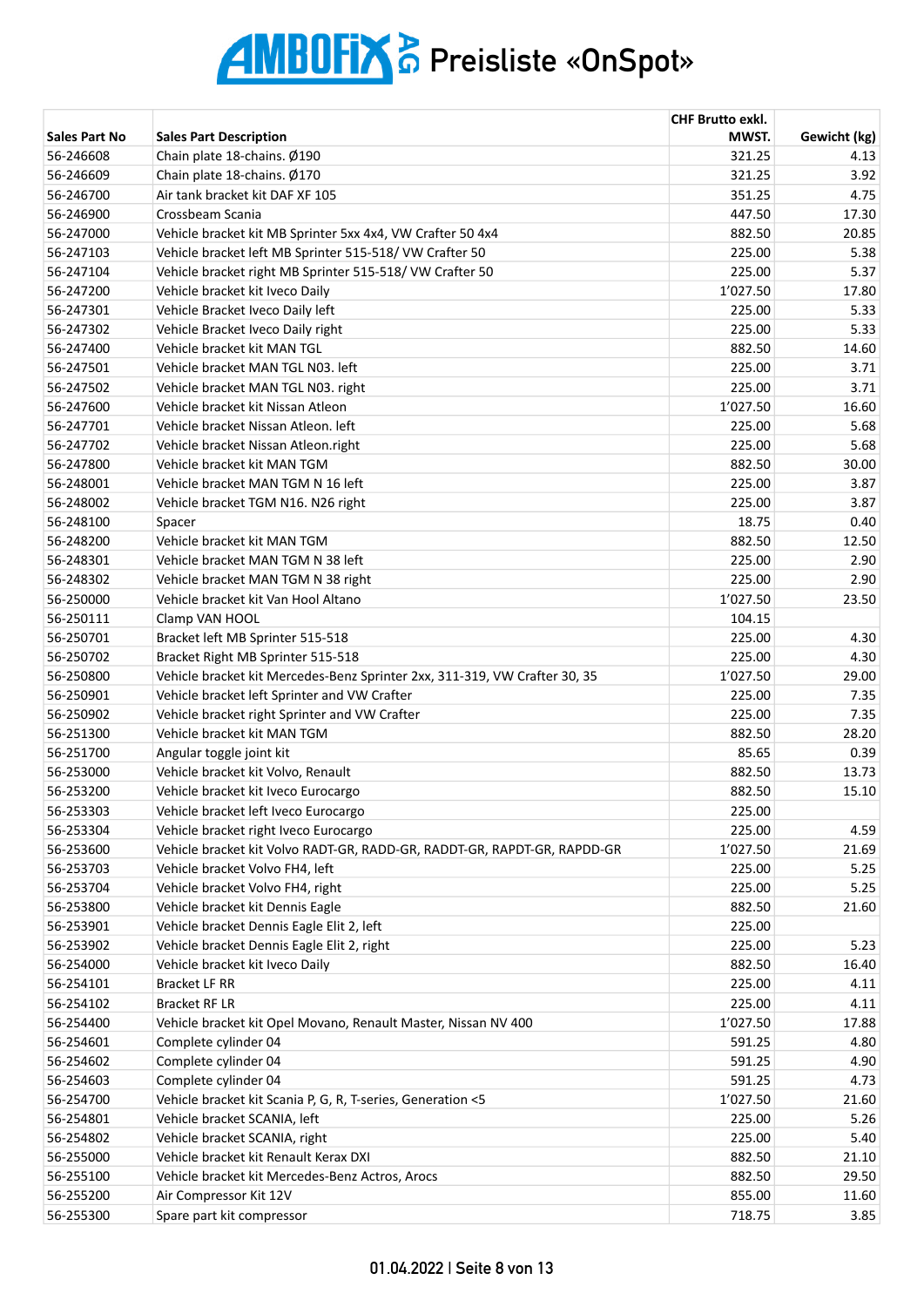|                      |                                                                       | <b>CHF Brutto exkl.</b> |              |
|----------------------|-----------------------------------------------------------------------|-------------------------|--------------|
| <b>Sales Part No</b> | <b>Sales Part Description</b>                                         | MWST.                   | Gewicht (kg) |
| 56-255500            | Vehicle bracket kit ISUZU Giga 4x2                                    | 882.50                  | 22.00        |
| 56-255601            | Vehicle bracket ISUZU, right                                          | 225.00                  |              |
| 56-255602            | Vehicle bracket ISUZU, left                                           | 225.00                  |              |
| 56-255900            | Vehicle bracket kit Mercedes-Benz Actros New, Antos, Econic Bluetec 6 | 882.50                  | 30.20        |
| 56-256001            | Vehicle bracket MB ACTROS MP4, left                                   | 225.00                  | 7.20         |
| 56-256002            | Vehicle bracket MB ACTROS MP4, right                                  | 225.00                  | 7.20         |
| 56-256500            | Vehicle bracket kit Scania P, G, R, T-series                          | 1'027.50                | 31.97        |
| 56-257300            | Power Manometer Kit                                                   | 350.00                  | 0.34         |
| 56-257400            | Spare part kit micro switch                                           | 168.75                  | 0.13         |
| 56-257501            | Vehicle bracket Volvo, right                                          | 225.00                  | 5.00         |
| 56-257502            | Vehicle bracket Volvo, left                                           | 225.00                  | 5.00         |
| 56-257600            | Vehicle bracket kit Volvo RAD-GR, RAPD-GR                             | 1'027.50                | 24.00        |
| 56-258000            | Vehicle bracket kit Volvo, UD Trucks                                  | 882.50                  | 17.50        |
| 56-258500            | Vehicle bracket kit Volvo Bus B11, B13                                | 1'027.50                | 24.26        |
| 56-258700            | Vehicle bracket kit Mercedes-Benz Atego New                           | 1'027.50                | 22.86        |
| 56-258903            | Vehicle bracket MAN TGM, left                                         | 225.00                  | 3.97         |
| 56-258904            | Vehicle bracket MAN TGM, right                                        | 225.00                  | 3.97         |
| 56-259102            | Vehicle bracket kit MAN TGM N16, N26                                  | 882.50                  | 17.20        |
| 56-259800            | Vehicle bracket kit Iveco Daily                                       | 882.50                  | 17.10        |
| 56-260000            | Vehicle bracket kit DAF CF, XF Euro 6                                 | 882.50                  | 19.20        |
| 56-261001            | Vehicle bracket, left VOLVO RAD-KR/RADT-KR                            | 225.00                  | 7.20         |
| 56-261002            | Vehicle bracket, right VOLVO RAD-KR/RADT-KR                           | 225.00                  | 7.20         |
| 56-261100            | Vehicle bracket kit Volvo, Renault                                    | 882.50                  | 23.10        |
| 56-261300            | Vehicle bracket kit Volvo RAD-GR                                      | 1'027.50                | 25.49        |
| 56-261401            | Vehicle bracket DAF, left                                             | 225.00                  | 5.30         |
| 56-261402            | Vehicle bracket DAF, right                                            | 225.00                  | 5.30         |
| 56-261500            | Vehicle bracket kit DAF CF, XF Euro 6, FA, FAT, FTT, FAS              | 882.50                  | 22.30        |
| 56-261900            | Vehicle bracket kit Terberg YT182/YT222                               | 1'027.50                | 17.60        |
| 56-262200            | Vehicle bracket kit Mercedes-Benz Sprinter 5xx, VW Crafter 50         | 882.50                  | 23.00        |
| 56-262300            | Vehicle bracket RF/LR Mercedes-Benz Sprinter 5xx, VW Crafter 50       | 225.00                  | 6.50         |
| 56-262400            | Vehicle bracket LF/RR Mercedes-Benz Sprinter 5xx, VW Crafter 50       | 225.00                  | 6.50         |
| 56-262800            | Vehicle bracket kit MAN TGS, TGX                                      | 882.50                  | 23.34        |
| 56-263300            | Vehicle bracket kit Volvo RADT-AR                                     | 1'027.50                | 21.00        |
| 56-263600            | Vehicle bracket kit Terberg RT403                                     | 1'027.50                | 14.30        |
| 56-264000            | Vehicle bracket kit Scania P, G, R, T-series, Generation <5           | 1'027.50                | 19.21        |
| 56-264100            | Vehicle bracket right                                                 | 225.00                  | 4.50         |
| 56-264200            | Vehicle bracket left                                                  | 225.00                  | 4.60         |
| 56-264300            | Vehicle bracket kit Mercedes-Benz Sprinter, VW Crafter, Iveco Daily   | 882.50                  | 20.85        |
| 56-265000            | Vehicle bracket kit VDL Futura                                        | 1'027.50                | 18.80        |
| 56-265700            | Vehicle bracket kit Iveco Crossway                                    | 882.50                  | 22.55        |
| 56-266400            | Vehicle bracket kit Renault D                                         | 1'027.50                | 14.70        |
| 56-270010            | Spacer L=10                                                           | 17.40                   | 0.10         |
| 56-270015            | Spacer L=15                                                           | 17.40                   | 0.08         |
| 56-270018            | Spacer L=18                                                           | 17.40                   | 0.18         |
| 56-270025            | Spacer L=25                                                           | 17.40                   | 0.14         |
| 56-270030            | Spacer L=30                                                           | 17.40                   | 0.15         |
| 56-270035            | Spacer L=35                                                           | 17.40                   | 0.36         |
| 56-270040            | Spacer L=40                                                           | 17.40                   | 0.20         |
| 56-270045            | Spacer L=45                                                           | 17.40                   | 0.46         |
| 56-270050            | Spacer L=50                                                           | 17.40                   | 0.52         |
| 56-270055            | Spacer L=55                                                           | 17.40                   | 0.30         |
| 56-270060            | Spacer L=60                                                           | 17.40                   | 0.30         |
| 56-270065            | Spacer L=65                                                           | 17.40                   | 0.33         |
| 56-270070            | Spacer L=70                                                           | 17.40                   | 0.36         |
| 56-270075            | Spacer L=75                                                           | 17.40                   | 0.76         |
| 56-270080            | Spacer L=80                                                           | 17.40                   | 0.82         |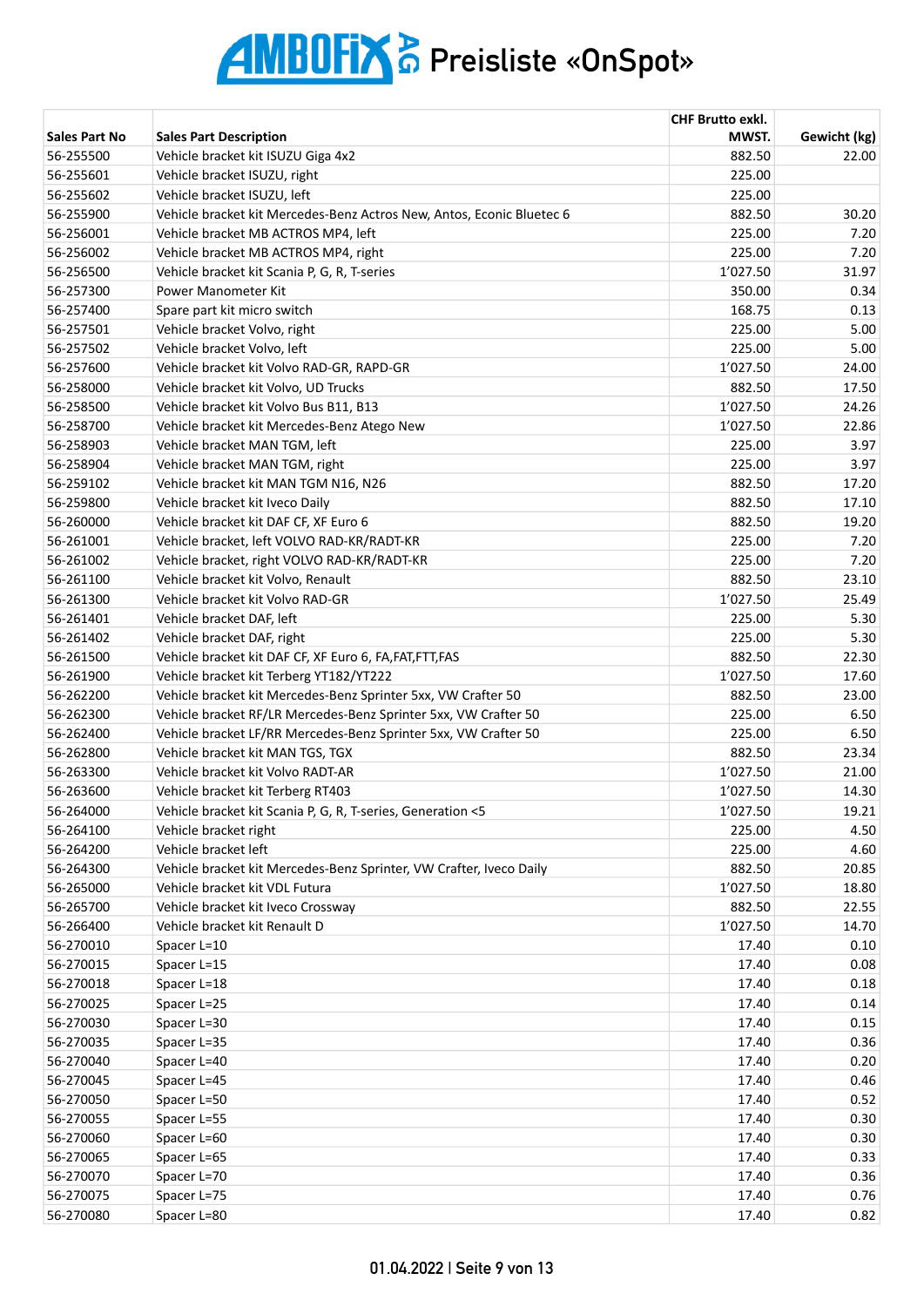|                      |                                         | <b>CHF Brutto exkl.</b> |              |
|----------------------|-----------------------------------------|-------------------------|--------------|
| <b>Sales Part No</b> | <b>Sales Part Description</b>           | MWST.                   | Gewicht (kg) |
| 56-270090            | Spacer L=90                             | 17.40                   | 0.46         |
| 56-270100            | Spacer L=100                            | 17.40                   | 0.51         |
| 56-270110            | Spacer L=110                            | 17.40                   | 0.56         |
| 56-270125            | Spacer L=125                            | 17.40                   | 0.64         |
| 56-318700            | Clip                                    | 17.15                   | 0.03         |
| 56-320101            | Valve Kit 24V                           | 392.50                  | 1.28         |
| 56-320102            | Valve Kit 12V                           | 392.50                  | 1.20         |
| 56-320103            | Valve kit 24V, Mercedez-Benz            | 392.50                  | 1.29         |
| 56-320104            | Valve Kit 24V ADR                       | 538.75                  | 1.50         |
| 56-320400            | Hose Frame                              | 9.90                    | 0.01         |
| 56-320601            | Arm stopper 012 (stamped no. 56-318803) | 227.50                  | 0.50         |
| 56-320602            | Arm stopper 012 (stamped no. 56-318804) | 227.50                  | 0.50         |
| 56-320603            | Arm stopper 012 (stamped no. 56-318807) | 227.50                  | 0.52         |
| 56-320604            | Arm stopper 012 (stamped no. 56-318808) | 227.50                  | 0.50         |
| 56-320700            | Arm fasteners 012-016                   | 36.15                   | 0.06         |
| 56-320701            | Fastening parts arm                     | 68.90                   | 0.10         |
| 56-320800            | Nipple Kit Cylinder 012                 | 63.50                   | 0.15         |
| 56-320801            | Nipple Kit Cylinder 012                 | 71.15                   | 0.20         |
| 56-320900            | Hose Holder                             | 39.00                   | 0.01         |
| 56-321003            | Arm kit (stamped no. 56-321101)         | 192.50                  | 1.49         |
| 56-321004            | Arm kit (stamped no. 56-321102)         | 192.50                  | 1.50         |
| 56-321009            | Arm kit (stamped no. 56-321401)         | 192.50                  | 1.70         |
| 56-321010            | Arm kit (stamped no. 56-321402)         | 192.50                  | 1.70         |
| 56-321011            | Arm kit (stamped no. 56-321501)         | 192.50                  | 1.67         |
| 56-321012            | Arm kit (stamped no. 56-321502)         | 192.50                  | 1.65         |
| 56-321013            | Arm kit (stamped no. 56-321600)         | 192.50                  | 1.50         |
| 56-321019            | Arm kit (stamped no. 56-321901)         | 192.50                  | 1.60         |
| 56-321020            | Arm kit (stamped no. 56-321902)         | 192.50                  | 1.60         |
| 56-321021            | Arm kit (stamped no. 56-322101)         | 192.50                  | 2.05         |
| 56-321022            | Arm kit (stamped no. 56-322102)         | 192.50                  | 2.04         |
| 56-321023            | Arm kit (stamped no. 56-322201)         | 192.50                  | 1.68         |
| 56-321024            | Arm kit (stamped no. 56-322202)         | 192.50                  | 1.67         |
| 56-321025            | Arm kit (stamped no. 56-322301)         | 192.50                  | 1.70         |
| 56-321026            | Arm kit (stamped no. 56-322302)         | 192.50                  | 1.70         |
| 56-321029            | Arm kit (stamped no. 56-322501)         | 192.50                  | 1.90         |
| 56-321030            | Arm kit (stamped no. 56-322502)         | 192.50                  | 2.00         |
| 56-321031            | Arm incl. mounting components           | 192.50                  | 1.60         |
| 56-321032            | Arm kit (stamped no. 56-323301)         | 192.50                  | 2.36         |
| 56-321033            | Arm kit (stamped no. 56-323302)         | 192.50                  | 2.38         |
| 56-321034            | Arm kit (stamped no.56-323501)          | 192.50                  | 1.97         |
| 56-321035            | Arm kit (stamped no. 56-323502)         | 192.50                  | 2.05         |
| 56-321040            | Arm kit (stamped no. 56-736200)         | 192.50                  | 2.20         |
| 56-321041            | Arm kit (stamped no. 56-736100)         | 192.50                  | 2.20         |
| 56-321101            | Arm kit                                 | 192.50                  | 1.23         |
| 56-321102            | Arm kit                                 | 192.50                  | 1.23         |
| 56-322101            | Arm Onspot LF,RR                        | 192.50                  | 1.75         |
| 56-322102            | Arm Onspot RF,LR                        | 192.50                  | 1.75         |
| 56-324003            | Arm kit (stamped no. 56-322701)         | 192.50                  | 1.63         |
| 56-324004            | Arm kit (stamped no. 56-322702)         | 192.50                  | 1.60         |
| 56-324007            | Arm kit (stamped no. 56-323001)         | 192.50                  | 1.80         |
| 56-324008            | Arm kit (stamped no. 56-323002)         | 192.50                  | 1.80         |
| 56-324009            | Arm kit (stamped no. 56-323101)         | 192.50                  | 1.53         |
| 56-324010            | Arm kit (stamped no. 56-323102)         | 192.50                  | 1.52         |
| 56-324015            | Arm kit (stamped no. 56-353000)         | 192.50                  | 1.54         |
| 56-324016            | Arm kit (stamped no. 56-353100)         | 192.50                  | 1.54         |
| 56-329000            | T-joint kit 012-016                     | 31.50                   | 0.04         |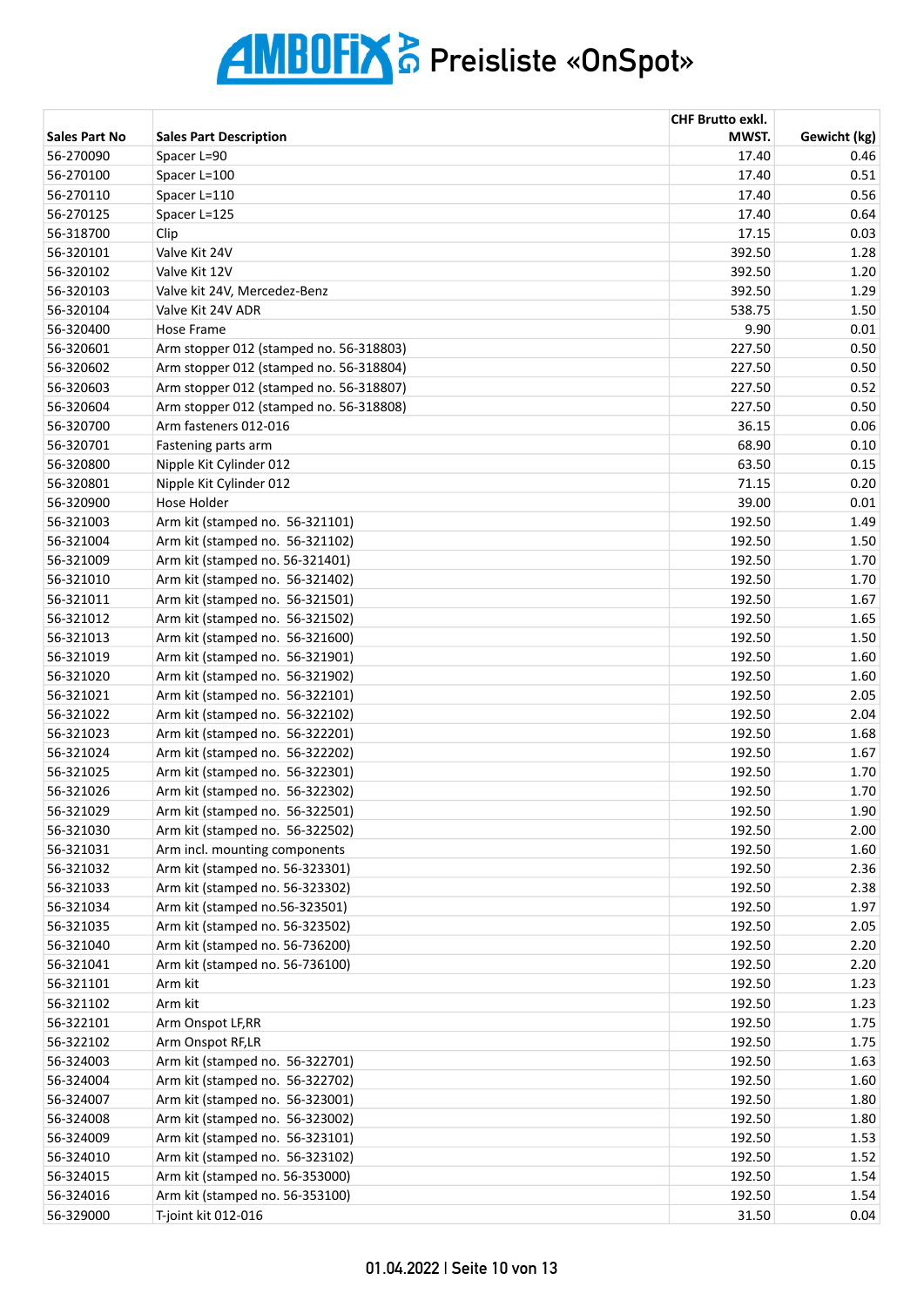|                        |                                                                                  | <b>CHF Brutto exkl.</b> |                |
|------------------------|----------------------------------------------------------------------------------|-------------------------|----------------|
| <b>Sales Part No</b>   | <b>Sales Part Description</b>                                                    | MWST.                   | Gewicht (kg)   |
| 56-329100              | Plastic Hose 6/4 20 m 012-016                                                    | 71.15                   | 0.60           |
| 56-329200              | <b>T-Joint MB</b>                                                                | 30.25                   | 0.02           |
| 56-360100              | Arm kit (stamped no. 56-350100)                                                  | 192.50                  | 2.30           |
| 56-360200              | Arm kit (stamped no. 56-350200)                                                  | 192.50                  | 2.20           |
| 56-360300              | Arm kit (stamped no. 56-350300)                                                  | 192.50                  | 2.30           |
| 56-360400              | Arm kit (stamped no. 56-350400)                                                  | 192.50                  | 2.20           |
| 56-360500              | Arm kit (stamped no. 56-350500)                                                  | 192.50                  | 2.00           |
| 56-360600              | Arm kit (stamped no. 56-350600)                                                  | 192.50                  | 2.00           |
| 56-360700              | Arm kit (stamped no. 56-350700)                                                  | 192.50                  | 2.40           |
| 56-360800              | Arm kit (stamped no. 56-350800)                                                  | 192.50                  | 2.40           |
| 56-360900              | Arm kit (stamped no. 56-350900)                                                  | 192.50                  | 2.00           |
| 56-361000              | Arm kit (stamped no. 56-351000)                                                  | 192.50                  | 2.00           |
| 56-361100              | Arm kit (stamped no. 56-351100)                                                  | 192.50                  |                |
| 56-361200              | Arm kit (stamped no. 56-351200)                                                  | 192.50                  |                |
| 56-361300              | Arm kit (stamped no. 56-351300)                                                  | 192.50                  | 2.00           |
| 56-361400              | Arm kit (stamped no. 56-351400)                                                  | 192.50                  | 2.00           |
| 56-361500              | Arm kit (stamped no. 56-351500)                                                  | 192.50                  | 2.30           |
| 56-361600              | Arm kit (stamped no. 56-351600)                                                  | 192.50                  | 2.30           |
| 56-361700              | Arm kit (stamped no. 56-351700)                                                  | 192.50                  | 2.00           |
| 56-361800              | Arm kit (stamped no. 56-351800)                                                  | 192.50                  | 2.00           |
| 56-700500              | Onspot 016                                                                       | 2'426.25                | 11.90          |
| 56-700501              | Onspot 016 without valve kit                                                     | 2'135.00                | 10.70          |
| 56-700502              | Onspot 016 12V                                                                   | 2'426.25                | 11.90          |
| 56-700503              | Onspot 016, Mercedes-Benz                                                        | 2'426.25                | 11.95          |
| 56-700600              | Onspot 016 (stamped no. 56-330100)                                               | 1'042.50                | 5.40           |
| 56-700601              | Onspot 016 (stamped no. 56-330200)                                               | 1'042.50                | 5.40           |
| 56-700700              | Arm stopper 016 (stamped no. 56-331200) Std 205°                                 | 227.50                  | 0.40           |
| 56-700701              | Arm stopper 016 (stamped no. 56-331300) Std 205°                                 | 227.50                  | 0.40           |
| 56-700702              | Arm stopper 016 (stamped no. 56-332700) 146°                                     | 227.50                  | 0.41           |
| 56-700703              | Arm stopper 016 (stamped no. 56-332800) 146°                                     | 227.50                  | 0.41           |
| 56-700704              | Arm stopperkit 016, 146°                                                         | 451.25                  | 0.75           |
| 56-701000              | Onspot 016 chain. arm axle kit                                                   | 420.00                  | 0.80           |
| 56-701100              | Nipple Kit Cylinder 016                                                          | 62.00                   | 0.09           |
| 56-701200              | Flow regulator Onspot 016                                                        | 22.65                   | 0.04           |
| 56-702800              | Double nut kit Scania                                                            | 83.90                   | 2.25           |
| 56-703200              | Vehicle bracket kit Ford Transit                                                 | 1'027.50                |                |
| 56-703500              |                                                                                  | 1'027.50                | 17.52          |
| 56-704100              | Vehicle bracket kit Renault Range C, K<br>Automatic drain valve kit for air tank | 251.25                  | 0.55           |
|                        |                                                                                  |                         |                |
| 56-704600              | Protection plate kit Scania<br>Tank bracket kit Volvo RAD-GR                     | 251.25<br>493.75        | 1.69           |
| 56-704700<br>56-704800 | Vehicle bracket kit DAF LF Euro 6                                                | 882.50                  | 3.51<br>23.40  |
|                        | Vehicle bracket kit Volvo RAD-G2                                                 |                         | 23.10          |
| 56-707600              | Vehicle bracket kit MAFI                                                         | 1'027.50                |                |
| 56-709400              | Vehicle bracket kit, Setra                                                       | 882.50                  | 14.90<br>19.98 |
| 56-709500              |                                                                                  | 882.50                  |                |
| 56-710200              | Vehicle bracket kit Volvo RAD-G4                                                 | 882.50                  | 22.04          |
| 56-710400              | Vehicle bracket, right                                                           | 225.00                  | 6.16           |
| 56-710700              | Switch Scania, Generation 6                                                      | 145.00                  | 0.16           |
| 56-711300              | Check valve kit Onspot 016                                                       | 89.15                   | 0.95           |
| 56-711800              | Vehicle bracket kit Scania Buses, K-chassis                                      | 882.50                  | 29.75          |
| 56-712600              | Vehicle bracket kit Mercedes-Benz Atego New                                      | 882.50                  | 30.65          |
| 56-712800              | Vehicle bracket kit Renault Range C                                              | 882.50                  | 26.16          |
| 56-712900              | Vehicle bracket kit MAN TGM, Euro6                                               | 882.50                  | 23.35          |
| 56-713200              | Vehicle bracket kit Mercedes-Benz Atego New                                      | 882.50                  | 18.80          |
| 56-713400              | Vehicle bracket kit Iveco Eurocargo                                              | 882.50                  | 18.19          |
| 56-714100              | Vehicle bracket kit Volvo B8R                                                    | 882.50                  | 23.01          |
| 56-714200              | Vehicle bracket kit Mercedes-Benz Atego                                          | 882.50                  | 21.80          |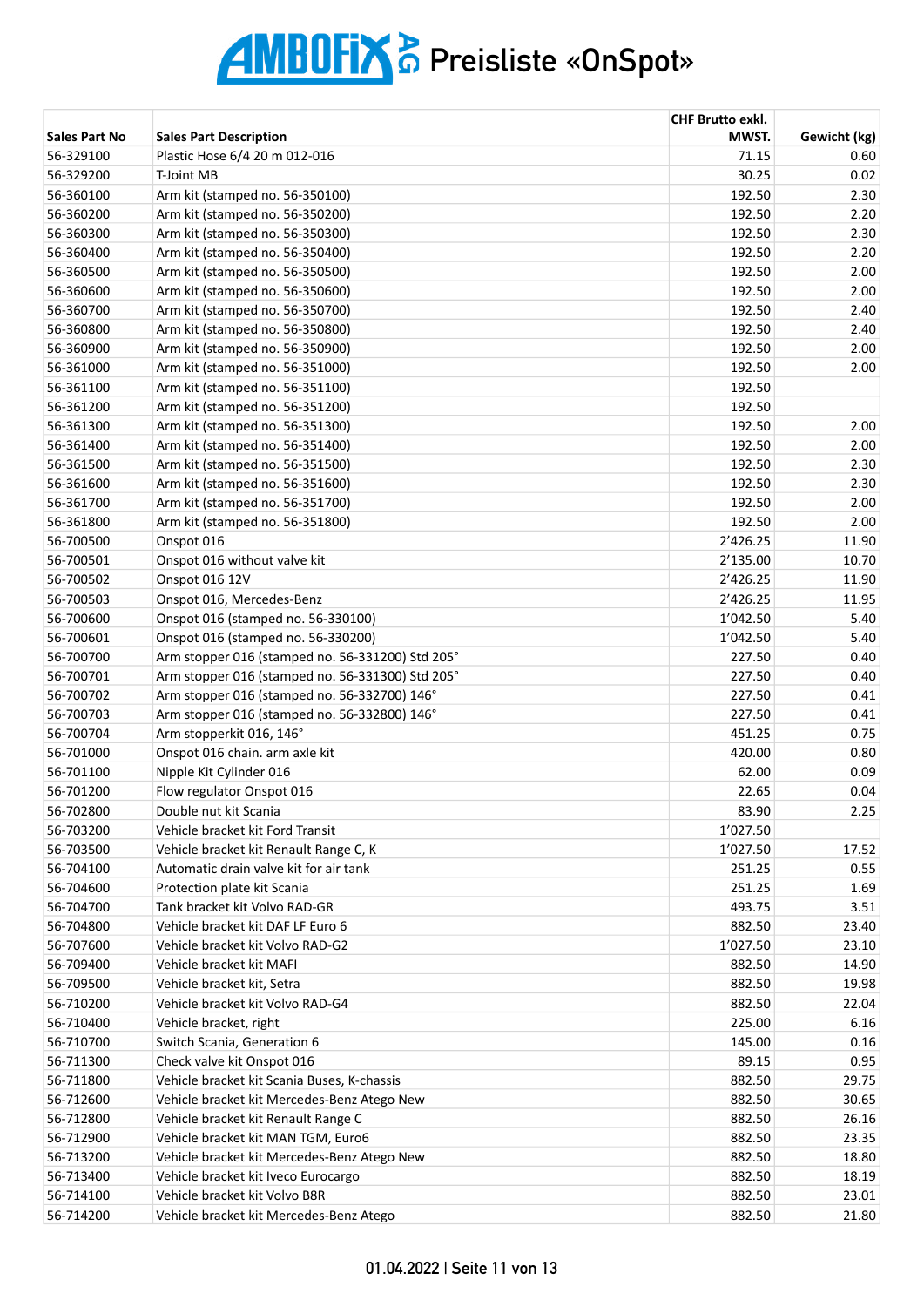|                      |                                                               | <b>CHF Brutto exkl.</b> |              |
|----------------------|---------------------------------------------------------------|-------------------------|--------------|
| <b>Sales Part No</b> | <b>Sales Part Description</b>                                 | MWST.                   | Gewicht (kg) |
| 56-714700            | Onspot Indicator light kit                                    | 70.15                   | 0.21         |
| 56-715300            | Vehicle bracket kit Iveco Stralis Euro 6                      | 882.50                  | 28.90        |
| 56-715800            | Onspot compressor Filter                                      | 60.40                   | 0.07         |
| 56-716700            | Vehicle bracket kit Volvo bus B8R, B11R                       | 882.50                  | 24.90        |
| 56-717200            | Vehicle bracket kit Volvo bus B8R, 4x2                        | 882.50                  | 20.15        |
| 56-717500            | Vehicle bracket kit MAN TGE, VW Crafter single wheel          | 882.50                  | 24.50        |
| 56-718300            | Switch Volvo                                                  | 145.00                  | 0.09         |
| 56-718400            | EBS bracket kit                                               | 75.15                   | 0.70         |
| 56-718500            | Vehicle bracket kit Hino Profia                               | 882.50                  | 20.15        |
| 56-719200            | Vehicle bracket kit Scania P, G, R, T-series                  | 882.50                  | 26.80        |
| 56-719300            | Vehicle bracket kit Scania P, G, R, T, S-series, Generation 6 | 882.50                  | 30.50        |
| 56-719400            | Vehicle bracket kit Scania P, G, R, T, S-series, Generation 6 | 882.50                  | 26.80        |
| 56-719500            | Vehicle bracket kit MAN TGE, VW Crafter twin wheel            | 882.50                  | 15.30        |
| 56-719800            | Onspot cylinder holder (stamped no. 56-700000)                | 133.75                  | 1.37         |
| 56-719900            | Onspot cylinder holder (stamped no. 56-700100)                | 133.75                  | 1.37         |
| 56-720000            | Check valve                                                   | 92.00                   | 0.05         |
| 56-720100            | Drain with ring                                               | 62.65                   | 0.10         |
| 56-720200            | Angled distance plate, 1°                                     | 114.00                  | 0.08         |
| 56-720300            | Angled distance plate, 2°                                     | 114.00                  | 0.08         |
| 56-720400            | Angled distance plate, 4°                                     | 114.00                  | 0.08         |
| 56-720500            | Angled distance plate, 1°                                     | 114.00                  | 0.16         |
| 56-720600            | Angled distance plate, 2°                                     | 114.00                  | 0.08         |
| 56-720700            | Angled distance plate, 4°                                     | 114.00                  | 0.08         |
| 56-720800            | Angled distance plate, 6°                                     | 114.00                  | 0.08         |
| 56-721000            | Spare part kit Valve console                                  | 126.25                  | 0.57         |
| 56-721100            | Spare part kit Valve block                                    | 260.00                  | 0.16         |
| 56-721200            | Spare Part kit Fittings and hoses                             | 112.00                  | 0.10         |
| 56-721300            | Spare part kit Rubber bushings                                | 158.75                  | 0.12         |
| 56-721400            | Spare part kit fittings air tank                              | 152.50                  | 0.30         |
| 56-721500            | Spare part kit Compressor                                     | 673.75                  | 2.97         |
| 56-722000            | Vehicle bracket kit Mercedes Sprinter 2xx, 3xx and 4xx        | 882.50                  | 21.60        |
| 56-723001            | Vehicle bracket kit Hino S'elega                              | 882.50                  | 30.50        |
| 56-725000            | Chainwheel $\emptyset$ 190 6-Chain                            | 430.00                  | 5.00         |
| 56-725100            | Chainwheel $\varnothing$ 190 6-Chain Spark Resist             | 960.00                  | 5.00         |
| 56-725200            | Chainwheel Ø 190 12-Chain                                     | 430.00                  | 5.65         |
| 56-725300            | Chainwheel $\emptyset$ 190 12-Chain Long                      | 430.00                  | 5.00         |
| 56-725400            | Chainwheel Ø 190 18-Chain                                     | 430.00                  | 5.00         |
| 56-726000            | Wheel Kit Ø190 6 - Chain                                      | 708.75                  | 9.70         |
| 56-726100            | Wheel Kit 190 6-Chain Spark Resist                            | 1'427.50                | 9.70         |
| 56-726200            | Wheel Kit 190 12-Chains                                       | 708.75                  | 11.30        |
| 56-726300            | Wheel 190 12-Chain Long                                       | 708.75                  | 12.00        |
| 56-726400            | Wheel Kit 190 18-Chains                                       | 708.75                  | 11.40        |
| 56-727000            | Spare part kit Rubberring Ø190                                | 80.75                   | 5.00         |
| 56-727500            | Switch DAF                                                    | 145.00                  | 0.95         |
| 56-728000            | Wheel bearing kit                                             | 81.50                   | 5.00         |
| 56-728500            | Vehicle bracket kit Hino Profia                               | 882.50                  | 22.25        |
| 56-731500            | Distance plate T=3                                            | 5.90                    | 0.11         |
| 56-734600            | Wheel disc upper& lower parts                                 | 155.00                  | 5.00         |
| 56-734800            | Vehicle bracket kit DAF CF, XF Euro 6, FT                     | 882.50                  | 22.80        |
| 56-735500            | Vehicle bracket kit ISUZU Giga 6x2                            | 882.50                  | 20.20        |
| 56-735700            | Vehicle bracket kit Hino Profia                               | 882.50                  | 25.90        |
| 56-737600            | Vehicle bracket kit Volvo RADD-GR                             | 882.50                  |              |
| 56-737900            | Vehicle bracket kit Hino Ranger                               | 882.50                  | 19.50        |
| 56-738300            | Vehicle bracket kit Scania P, G, R, T, L-series               | 882.50                  |              |
| 56-738600            | Vehicle bracket kit Terberg YT182, YT223                      | 882.50                  | 22.70        |
| 56-739000            | Switch kit MAN TGX TG3                                        | 145.00                  | 0.70         |